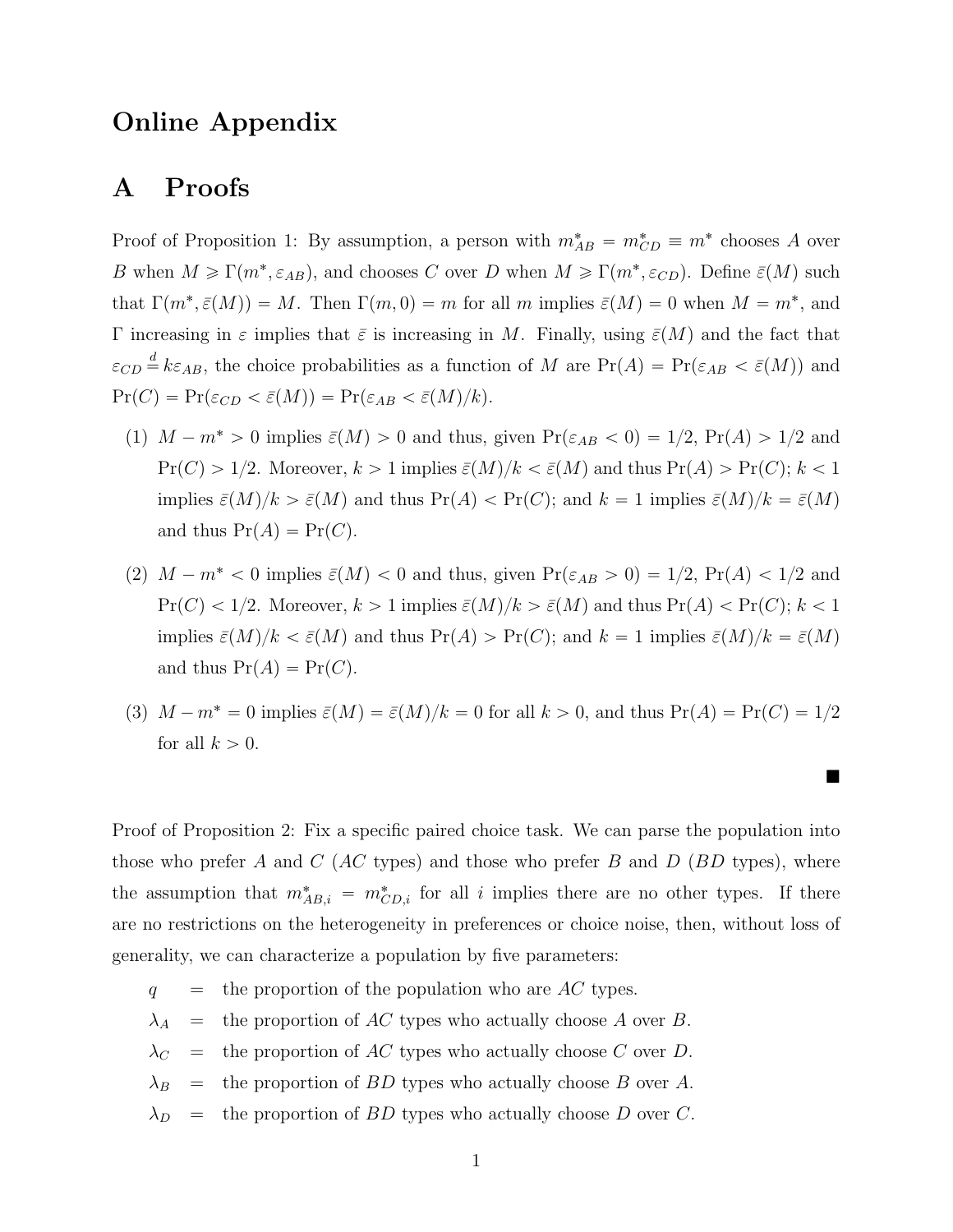As a function of these five parameters, the population's  $(\Pr(A), \Pr(C))$  will be

$$
Pr(A) = q\lambda_A + (1 - q)(1 - \lambda_B)
$$
  
\n
$$
Pr(C) = q\lambda_C + (1 - q)(1 - \lambda_D).
$$

Proof of part (1): For any fixed  $Pr(A) = \omega$ , we choose the parameters  $(q, \lambda_A, \lambda_C, \lambda_B, \lambda_D)$  to minimize  $Pr(C)$  and to maximize  $Pr(C)$ . Given the assumptions of part (1), the constraints on the parameters are  $q \in [0, 1], 1 \ge \lambda_A \ge \lambda_C \ge 1/2$ , and  $1 \ge \lambda_B \ge \lambda_D \ge 1/2$ .

To minimize  $Pr(C)$ : We clearly want  $\lambda_C$  to be as small as possible and  $\lambda_D$  to be as large as possible, and we thus set  $\lambda_C = 1/2$  and  $\lambda_D = \lambda_B \equiv \lambda'$ . Then  $Pr(A) = \omega$  implies  $(1-q)(1-\lambda') = \omega - q\lambda_A$  and therefore  $Pr(C) = q/2 + \omega - q\lambda_A$ , from which it follows that to minimize Pr(C) we (i) set  $\lambda_A = 1$  and (ii) want to choose  $\lambda'$  to maximize q. Then Pr(A) =  $\omega$ and  $\lambda_A = 1$  implies  $q = (\omega - (1 - \lambda'))/(1 - (1 - \lambda'))$ , which is maximized at  $\lambda' = 1$ . Hence, the parameters that minimize Pr(C) are  $q = \omega$ ,  $\lambda_A = \lambda_B = \lambda_D = 1$ , and  $\lambda_C = 1/2$ , which imply the minimum  $Pr(C) = \omega/2$ .

To maximize Pr(C): We clearly want  $\lambda_C$  to be as large as possible and  $\lambda_D$  to be as small as possible, and we thus set  $\lambda_D = 1/2$  and  $\lambda_C = \lambda_A \equiv \lambda'$ . Then  $Pr(A) = \omega$  implies  $q\lambda' = \omega - (1 - q)(1 - \lambda_B)$  and therefore  $Pr(C) = \omega - (1 - q)(1 - \lambda_B) + (1 - q)/2$ , from which it follows that to maximize Pr(C) we (i) set  $\lambda_B = 1$  and (ii) want to choose  $\lambda'$  to minimize *q*. Then  $Pr(A) = \omega$  and  $\lambda_B = 1$  implies  $q = \omega/\lambda'$ , which is minimized at  $\lambda' = 1$ . Hence, the parameters that maximize Pr(C) are  $q = \omega$ ,  $\lambda_A = \lambda_B = \lambda_C = 1$ , and  $\lambda_D = 1/2$ , which imply the maximum  $Pr(C) = \omega + (1 - \omega)/2 = 1/2 + \omega/2$ .

It follows that, for any fixed  $Pr(A)$ , we must have  $Pr(A)/2 \leqslant Pr(C) \leqslant 1/2 + Pr(A)/2$ .

Proof of part (2): We proceed as in the proof of part (1), except now the constraints are relaxed to  $q \in [0,1]$  and  $\lambda_A, \lambda_C, \lambda_B, \lambda_D \in [1/2, 1].$ 

To minimize Pr(C): First note that, for  $\omega \leq 1/2$ , setting  $q = 0$ ,  $\lambda_B = 1 - \omega$ , and  $\lambda_D = 1$ implies  $Pr(A) = \omega$  and  $Pr(C) = 0$ , so the minimum  $Pr(C) = 0$ . For  $\omega \ge 1/2$ , as for part (a), we still want  $\lambda_C$  to be as small as possible and  $\lambda_D$  to be as large as possible, which with the weaker constraints means we set  $\lambda_C = 1/2$  and  $\lambda_D = 1$ . Then  $Pr(C) = q/2$ , so we choose  $\lambda_A$  and  $\lambda_B$  to minimize *q*. Because Pr(*A*) =  $\omega$  implies  $q = (\omega - (1 - \lambda_B)) / (\lambda_A - (1 - \lambda_B))$ , we minimize q by setting  $\lambda_A = 1$  and  $\lambda_B = 1/2$ . Hence, the parameters that minimize  $Pr(C)$  are  $q = 2\omega - 1$ ,  $\lambda_A = \lambda_D = 1$ , and  $\lambda_B = \lambda_C = 1/2$ , which imply the minimum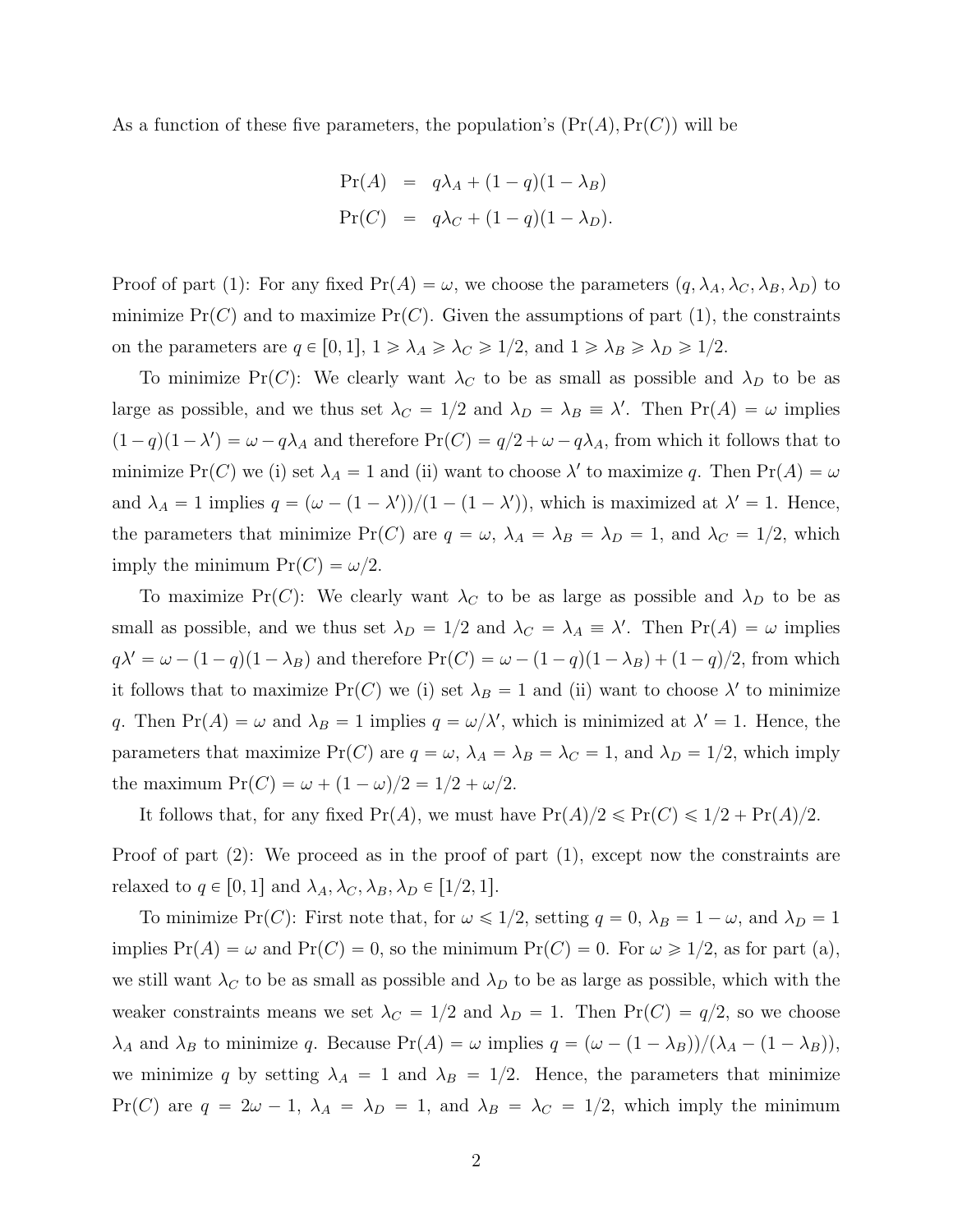$Pr(C) = (2\omega - 1)/2 = \omega - 1/2.$ 

To maximize Pr(C): First note that, for  $\omega \geq 1/2$ , setting  $q = 1, \lambda_A = \omega$ , and  $\lambda_C = 1$ implies  $Pr(A) = \omega$  and  $Pr(C) = 1$ , so the maximum  $Pr(C) = 1$ . For  $\omega \le 1/2$ , as for part (a), we still want  $\lambda_C$  to be as large as possible and  $\lambda_D$  to be as small as possible, which with the weaker constraints means we set  $\lambda_C = 1$  and  $\lambda_D = 1/2$ . Then  $Pr(C) = q + (1 - q)/2$ , so we choose  $\lambda_A$  and  $\lambda_B$  to maximize *q*. Because  $Pr(A) = \omega$  implies  $q = (\omega - (1 - \lambda_B))/(\lambda_A (1 - \lambda_B)$ , we maximize *q* by setting  $\lambda_A = 1/2$  and  $\lambda_B = 1$ . Hence, the parameters that maximize Pr(C) are  $q = 2\omega$ ,  $\lambda_A = \lambda_D = 1/2$ , and  $\lambda_B = \lambda_C = 1$ , which imply the maximum  $Pr(C) = 2\omega + (1 - 2\omega)/2 = \omega + 1/2.$ 

It follows that (i) for any fixed  $Pr(A) \leq 1/2$ , we must have  $0 \leq Pr(C) \leq Pr(A) + 1/2$ , and (ii) for any fixed  $Pr(A) \geq 1/2$ , we must have  $Pr(A) - 1/2 \leq Pr(C) \leq 1$ .

▬

Proof of Proposition 3: By assumption,  $w_A v(m_{AB}^*) = w_B v(H)$  and  $w_A v(m_{AB}) = w_B v(H) + w_B w(H)$  $\epsilon_{AB} = w_A v(m_{AB}^*) + \epsilon_{AB}$ . This equation defines  $m_{AB}$  as a function of  $\epsilon_{AB}$ , and solving yields  $m_{AB}(\epsilon_{AB}) = v^{-1}(v(m_{AB}^*) + \epsilon_{AB}/w_A)$ . Analogously, we can derive the function  $m_{CD}(\epsilon_{CD}) =$  $v^{-1}(v(m_{CD}^*) + \epsilon_{CD}/w_C)$ . Note that  $m_{AB}(0) = m_{AB}^*$  and  $m_{CD}(0) = m_{CD}^*$ .

Proof of part (1): Suppose  $v(x)$  is linear, that is,  $v(x) = \alpha x + \beta$  for some  $\alpha > 0$  and any  $\beta$ . Then  $v^{-1}(x) = (x - \beta)/\alpha$  and thus  $m_{AB}(\epsilon_{AB}) = v^{-1}(v(m_{AB}^*) + \epsilon_{AB}/w_A) = v^{-1}(\alpha m_{AB}^* + \beta m_{AB}^*)$  $\beta + \epsilon_{AB}/w_A$  =  $m_{AB}^* + \epsilon_{AB}/(w_A\alpha)$ . It immediately follows that, because  $E_{\epsilon_{AB}}(\epsilon_{AB}) = 0$ ,  $E_{\epsilon_{AB}}[m_{AB}(\epsilon_{AB})] = m_{AB}^*$ . An analogous logic implies  $E_{\epsilon_{CD}}[m_{CD}(\epsilon_{CD})] = m_{CD}^*$ . Finally, if  $\Delta m^* \equiv m_{CD}^* - m_{AB}^* = 0$ , then  $E[\Delta m] = E_{\epsilon_{CD}}[m_{CD}(\epsilon_{CD})] - E_{\epsilon_{AB}}[m_{AB}(\epsilon_{AB})] = m_{CD}^* - 0$  $m_{AB}^* = 0.$ 

Proof of part (2): If  $v(x)$  is strictly concave, then  $v^{-1}(x)$  is strictly convex and therefore  $m_{AB}(\epsilon_{AB})$  and  $m_{CD}(\epsilon_{CD})$  are both strictly convex. By Jensen's inequality we have  $E_{\epsilon_{AB}}[m_{AB}(\epsilon_{AB})] > m_{AB}(E_{\epsilon_{AB}}[\epsilon_{AB}]) = m_{AB}^*$  and  $E_{\epsilon_{CD}}[m_{CD}(\epsilon_{CD})] > m_{CD}(E_{\epsilon_{CD}}[\epsilon_{CD}]) =$  $m_{CD}^*$ , thus establishing part (a).

For part (b), note that  $\Delta m^* = 0$  implies  $m_{CD}^* = m_{AB}^*$  and thus  $m_{CD}(\epsilon_{CD}) = m_{AB}(\epsilon')$ where  $\epsilon' = (w_A/w_C)\epsilon_{CD}$  and thus  $\epsilon' = (w_A/w_C)\kappa_{AB}$ . If  $\kappa = w_C/w_A$ , then  $\epsilon' = \epsilon_{AB}$ , and thus  $E_{\epsilon_{CD}}[m_{CD}(\epsilon_{CD})] = E_{\epsilon'}[m_{AB}(\epsilon')] = E_{\epsilon_{AB}}[m_{AB}(\epsilon_{AB})]$ . It follows that  $E[\Delta m] =$  $E_{\epsilon_{CD}}[m_{CD}(\epsilon_{CD})]-E_{\epsilon_{AB}}[m_{AB}(\epsilon_{AB})]=0$ . If instead  $\kappa>w_C/w_A$ , then  $\epsilon'$  is a mean-preserving  $\text{spread of } \epsilon_{AB}$ , and thus  $E_{\epsilon_{CD}}[m_{CD}(\epsilon_{CD})] = E_{\epsilon'}[m_{AB}(\epsilon')] > E_{\epsilon_{AB}}[m_{AB}(\epsilon_{AB})]$ . It follows that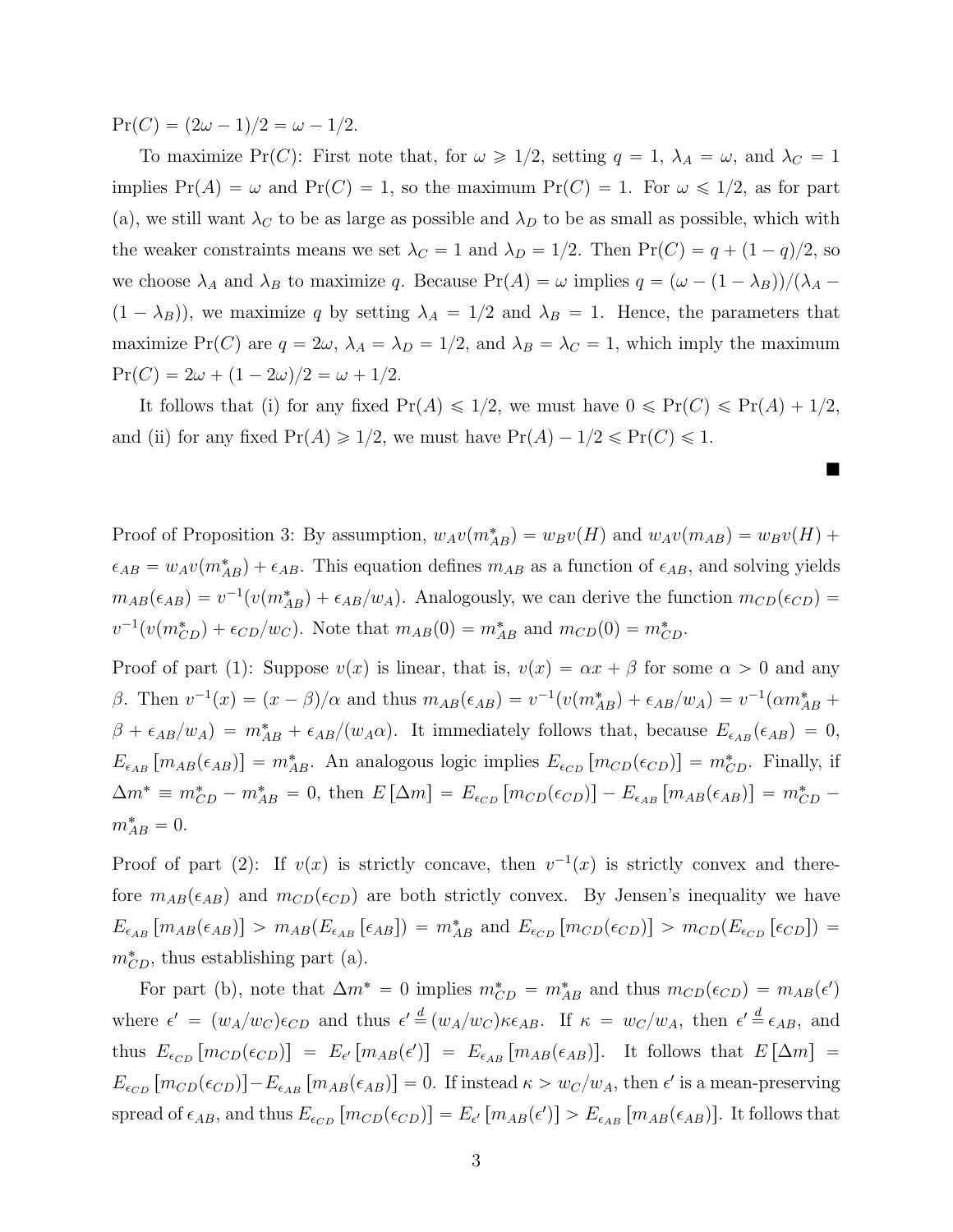$E[\Delta m] = E_{\epsilon_{CD}}[m_{CD}(\epsilon_{CD})] - E_{\epsilon_{AB}}[m_{AB}(\epsilon_{AB})] > 0$ . An analogous logic can be used to show that  $\kappa < w_C/w_A$  implies  $E[\Delta m] < 0$ .

 $\blacksquare$ 

Proof of Proposition 4: Formally, the assumption that the joint distribution of  $(\varepsilon_{AB}, \varepsilon_{CD})$ is symmetric around zero means that  $(\varepsilon_{AB}, \varepsilon_{CD})$  has a continuous probability distribution *f* that satisfies  $f(\varepsilon_{AB}, \varepsilon_{CD}) = f(-\varepsilon_{AB}, -\varepsilon_{CD})$  for all  $(\varepsilon_{AB}, \varepsilon_{CD})$ . The marginal distribution for  $\varepsilon_{CD}$  is  $f_{\varepsilon_{CD}}(\varepsilon_{CD}) \equiv \int_{\varepsilon_{AB}=-\infty}^{\infty} f(\varepsilon_{AB}, \varepsilon_{CD}) d\varepsilon_{AB}$ , and symmetry around zero implies  $\int_{\varepsilon_{CD}=-\infty}^{0} f_{\varepsilon_{CD}}(\varepsilon_{CD}) d\varepsilon_{CD} = \int_{\varepsilon_{CD}=0}^{\infty} f_{\varepsilon_{CD}}(\varepsilon_{CD}) d\varepsilon_{CD} = 1/2.$ 

If  $m_{AB}^* = m_{CD}^* \equiv m^*$ , then  $m_{AB} = \Gamma(m^*, \varepsilon_{AB})$  and  $m_{CD} = \Gamma(m^*, \varepsilon_{CD})$ , and thus, given that  $\Gamma$  is increasing in its second argument,  $m_{CD} > m_{AB}$  if and only if  $\varepsilon_{CD} > \varepsilon_{AB}$ . Hence:

$$
\Pr(\Delta m > 0) = \Pr(\varepsilon_{CD} > \varepsilon_{AB}) = \int_{\varepsilon_{CD} = -\infty}^{\infty} \left( \int_{\varepsilon_{AB} = -\infty}^{\varepsilon_{CD}} f(\varepsilon_{AB}, \varepsilon_{CD}) d\varepsilon_{AB} \right) d\varepsilon_{CD}
$$

$$
= \int_{\varepsilon_{CD} = -\infty}^{0} \left( \int_{\varepsilon_{AB} = -\infty}^{\varepsilon_{CD}} f(\varepsilon_{AB}, \varepsilon_{CD}) d\varepsilon_{AB} \right) d\varepsilon_{CD}
$$

$$
+ \int_{\varepsilon_{CD} = 0}^{\infty} \left( \int_{\varepsilon_{AB} = -\infty}^{\varepsilon_{CD}} f(\varepsilon_{AB}, \varepsilon_{CD}) d\varepsilon_{AB} \right) d\varepsilon_{CD}.
$$

Note that  $\int_{\varepsilon_{AB}=-\infty}^{\varepsilon_{CD}} f(\varepsilon_{AB}, \varepsilon_{CD}) d\varepsilon_{AB} = f_{\varepsilon_{CD}}(\varepsilon_{CD}) - \int_{\varepsilon_{AB}=\varepsilon_{CD}}^{\infty} f(\varepsilon_{AB}, \varepsilon_{CD}) d\varepsilon_{AB}$  (since  $\int_{\varepsilon_{AB}=-\infty}^{\infty} f(\varepsilon_{AB}, \varepsilon_{CD}) d\varepsilon_{AB} = f_{\varepsilon_{CD}}(\varepsilon_{CD})$ , and note that

$$
\int_{\varepsilon_{AB}=\varepsilon_{CD}}^{\infty} f(\varepsilon_{AB}, \varepsilon_{CD}) d\varepsilon_{AB} = \int_{\varepsilon_{AB}=-\infty}^{-\varepsilon_{CD}} f(-\varepsilon_{AB}, \varepsilon_{CD}) d\varepsilon_{AB} = \int_{\varepsilon_{AB}=-\infty}^{-\varepsilon_{CD}} f(\varepsilon_{AB}, -\varepsilon_{CD}) d\varepsilon_{AB}
$$

(the first equality uses a simple change in variables replacing  $\varepsilon_{AB}$  with  $-\varepsilon_{AB}$ , and the second follows from symmetry about zero). Hence,

$$
\int_{\varepsilon_{CD}=-\infty}^{0} \left( \int_{\varepsilon_{AB}=-\infty}^{\varepsilon_{CD}} f(\varepsilon_{AB}, \varepsilon_{CD}) d\varepsilon_{AB} \right) d\varepsilon_{CD}
$$
\n
$$
= \int_{\varepsilon_{CD}=-\infty}^{0} \left( f_{\varepsilon_{CD}}(\varepsilon_{CD}) - \int_{\varepsilon_{AB}=\varepsilon_{CD}}^{\infty} f(\varepsilon_{AB}, \varepsilon_{CD}) d\varepsilon_{AB} \right) d\varepsilon_{CD}
$$
\n
$$
= \frac{1}{2} - \int_{\varepsilon_{CD}=-\infty}^{0} \left( \int_{\varepsilon_{AB}=-\infty}^{\varepsilon_{CD}} f(\varepsilon_{AB}, -\varepsilon_{CD}) d\varepsilon_{AB} \right) d\varepsilon_{CD}
$$
\n
$$
= \frac{1}{2} - \int_{\varepsilon_{CD}=0}^{\infty} \left( \int_{\varepsilon_{AB}=-\infty}^{\varepsilon_{CD}} f(\varepsilon_{AB}, \varepsilon_{CD}) d\varepsilon_{AB} \right) d\varepsilon_{CD}
$$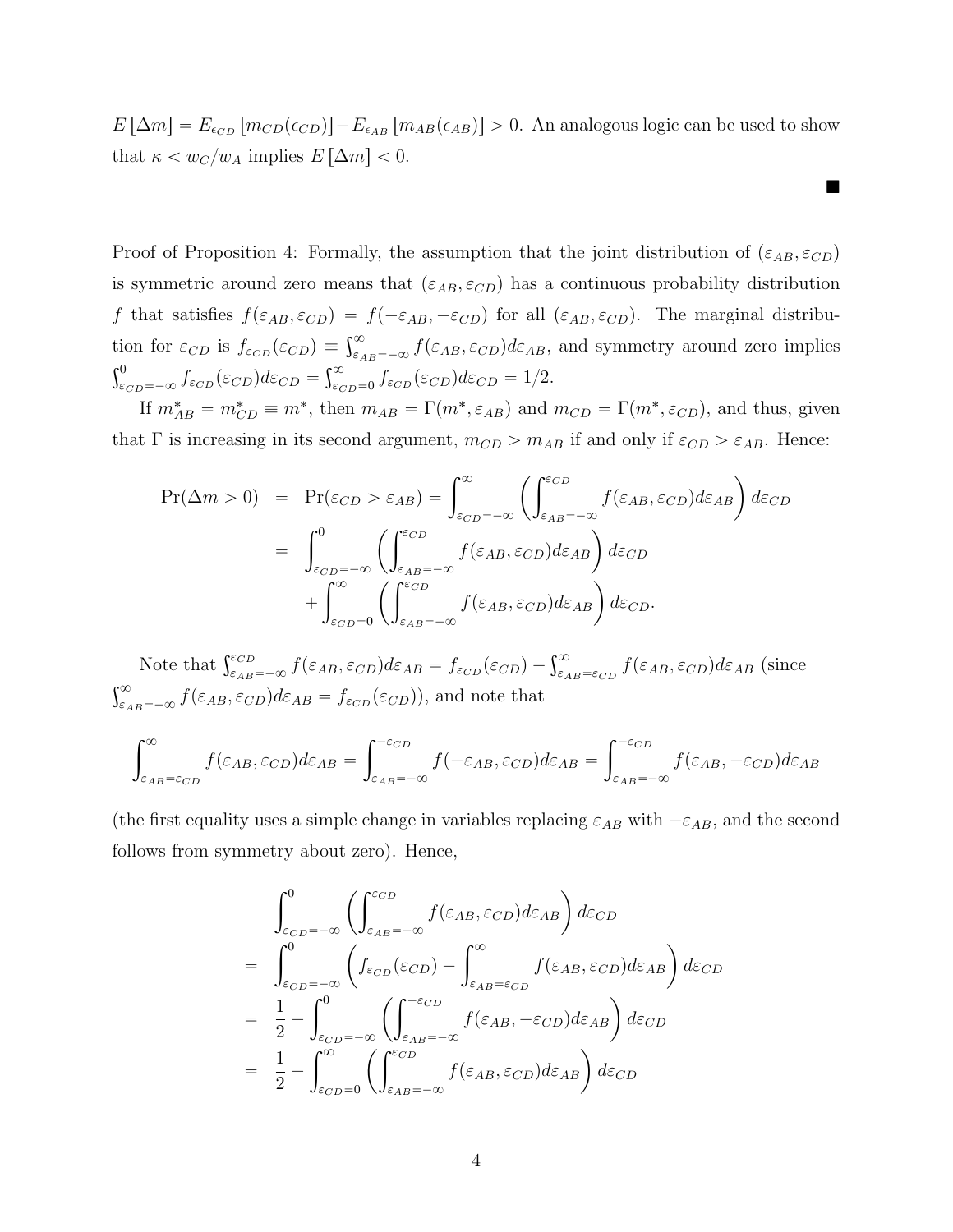(the first equality merely substitutes from above, the second equality uses another substitution plus the fact that symmetry around zero implies  $\int_{\epsilon_{CD}=-\infty}^{0} f_{\epsilon_{CD}}(\epsilon_{CD}) d\varepsilon_{CD} = 1/2$ , and the third equality uses a simple change in variables replacing  $\varepsilon_{CD}$  with  $-\varepsilon_{CD}$ ). Combining terms yields

$$
\Pr(\Delta m > 0) = \frac{1}{2} - \int_{\varepsilon_{CD}=0}^{\infty} \left( \int_{\varepsilon_{AB}=-\infty}^{\varepsilon_{CD}} f(\varepsilon_{AB}, \varepsilon_{CD}) d\varepsilon_{AB} \right) d\varepsilon_{CD} + \int_{\varepsilon_{CD}=0}^{\infty} \left( \int_{\varepsilon_{AB}=-\infty}^{\varepsilon_{CD}} f(\varepsilon_{AB}, \varepsilon_{CD}) d\varepsilon_{AB} \right) d\varepsilon_{CD} = \frac{1}{2}
$$

An analogous argument can be used to prove that  $Pr(\Delta m < 0) = Pr(\varepsilon_{CD} < \varepsilon_{AB}) = 1/2$ .

*.*

 $\blacksquare$ 

### B Additional Theoretical Results

#### B.1 EU with Additive Choice Noise

In this section, we consider the case of EU with additive choice noise to support some of the claims made in the main manuscript.

We begin with the implications of EU for paired choice tasks of the form:

*AB* Choice: Lottery  $A \equiv (M, 1)$  vs. Lottery  $B \equiv (H, p)$ *CD* Choice: Lottery  $C \equiv (M, r)$  vs. Lottery  $D \equiv (H, rp)$ ,

Normalizing  $u(0) = 0$ , the person's noise-free preferences imply

$$
EU(A) - EU(B) = u(M) - pu(H) \text{ and}
$$
  

$$
EU(C) - EU(D) = ru(M) - rpu(H) = r[u(M) - pu(H)].
$$

Fixing  $(H, p, r)$ , the person will prefer *A* and *C* for any  $M > m^*$ , and they will prefer *B* and *D* for any  $M < m^*$ , where  $m^*$  is their indifference point that satisfies  $u(m^*) = pu(H)$ .

To incorporate additive choice noise, we assume that the person experiences noise draws  $\epsilon_{AB}$  and  $\epsilon_{CD}$  such that their observed choices satisfy:

• Choose *A* over *B* if and only if  $EU(A) - EU(B) = u(M) - pu(H) > \epsilon_{AB}$ , and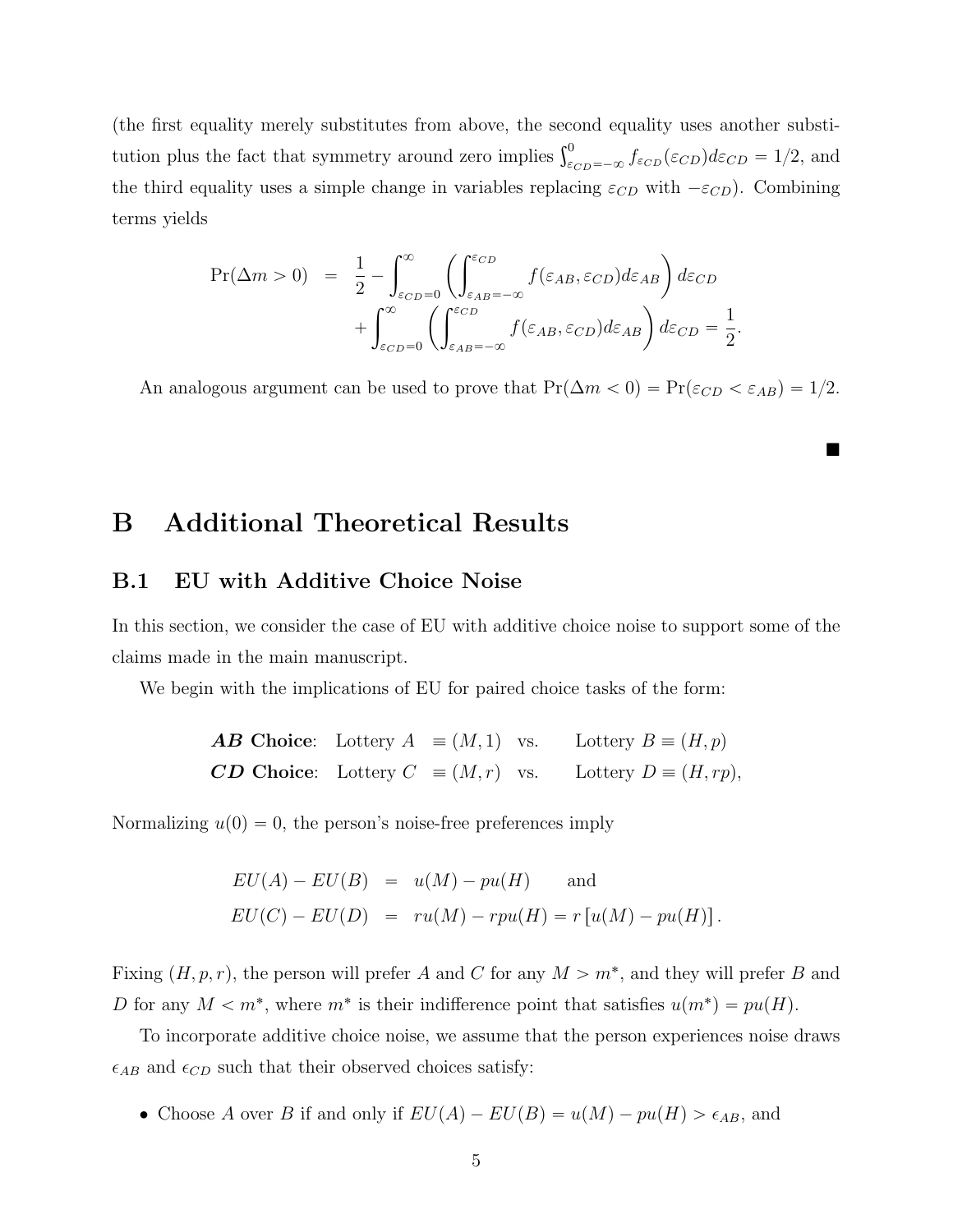• Choose *C* over *D* if and only if  $EU(C) - EU(D) = r[u(M) - pu(H)] > \epsilon_{CD}$ .

Substituting  $u(m^*)$  for  $pu(H)$  and rearranging, these become:

- Choose *A* over *B* if and only if  $M > u^{-1}(u(m^*) + \epsilon_{AB})$ , and
- Choose *C* over *D* if and only if  $M > u^{-1}(u(m^*) + \epsilon_{CD}/r)$ .

If we then define  $\Gamma(m, \varepsilon) \equiv u^{-1}(u(m) + \varepsilon), \varepsilon_{AB} \equiv \epsilon_{AB}$ , and  $\varepsilon_{CD} \equiv \epsilon_{CD}/r$ , these become:

- Choose *A* over *B* if and only if  $M > \Gamma(m^*, \varepsilon_{AB})$ , and
- Choose *C* over *D* if and only if  $M > \Gamma(m^*, \varepsilon_{CD})$ .

If we now assume  $\epsilon_{AB} \stackrel{d}{=} \epsilon_{CD} \stackrel{d}{=} \epsilon$  as is often assumed in the prior literature, then we have the case discussed in the text prior to Proposition 1. Moreover, as discussed after Proposition 1, for this case,  $\varepsilon_{CD} \stackrel{d}{=} k \varepsilon_{AB}$  for  $k = 1/r > 1$ . Thus, under EU with additive i.i.d. choice noise, the noise is more impactful for the *CD* choices than for the *AB* choices.

However, if  $\epsilon_{CD} \stackrel{d}{=} k' \epsilon_{AB}$  for some  $k' < r$  (i.e., if the variance of  $\epsilon_{AB}$  is sufficiently larger than the variance of  $\epsilon_{CD}$ ), then  $\varepsilon_{CD} \stackrel{d}{=} k \varepsilon_{AB}$  for  $k = k'/r < 1$ . Hence, under EU with additive choice noise that is sufficiently larger for the *AB* choices, the noise can be more impactful for the  $\overline{AB}$  choices than for the  $CD$  choices despite the person being closer to indifference for the latter.

#### B.2 Development for the *h*-Valuation Tasks

In Sections 2.1-2.3, we fix  $(H, p, r)$  and focus on behavior as a function of *M*, which links directly to our *m*-valuation tasks. Here, we fix  $(M, p, r)$  and focus on behavior as a function of *H*, which will link directly to our *h*-valuation tasks.

Assuming monotonicity, for each  $(M, p, r)$  a person will have a pair of indifference points  $(h_{AB}^*, h_{CD}^*)$  such that their noise-free preferences satisfy:

- Prefer  $(M, 1)$  over  $(H, p)$  if and only if  $H \leq h_{AB}^*$ , and
- Prefer  $(M, r)$  over  $(H, pr)$  if and only if  $H \leq h_{CD}^*$ .

Here, EU implies  $h_{AB}^* = h_{CD}^*$ , whereas a CRP would mean  $h_{AB}^* > h_{CD}^*$  (so the person would prefer combination  $AD$  for any  $H \in (h^*_{CD}, h^*_{AB})$ , and an RCRP would mean  $h^*_{AB}$  <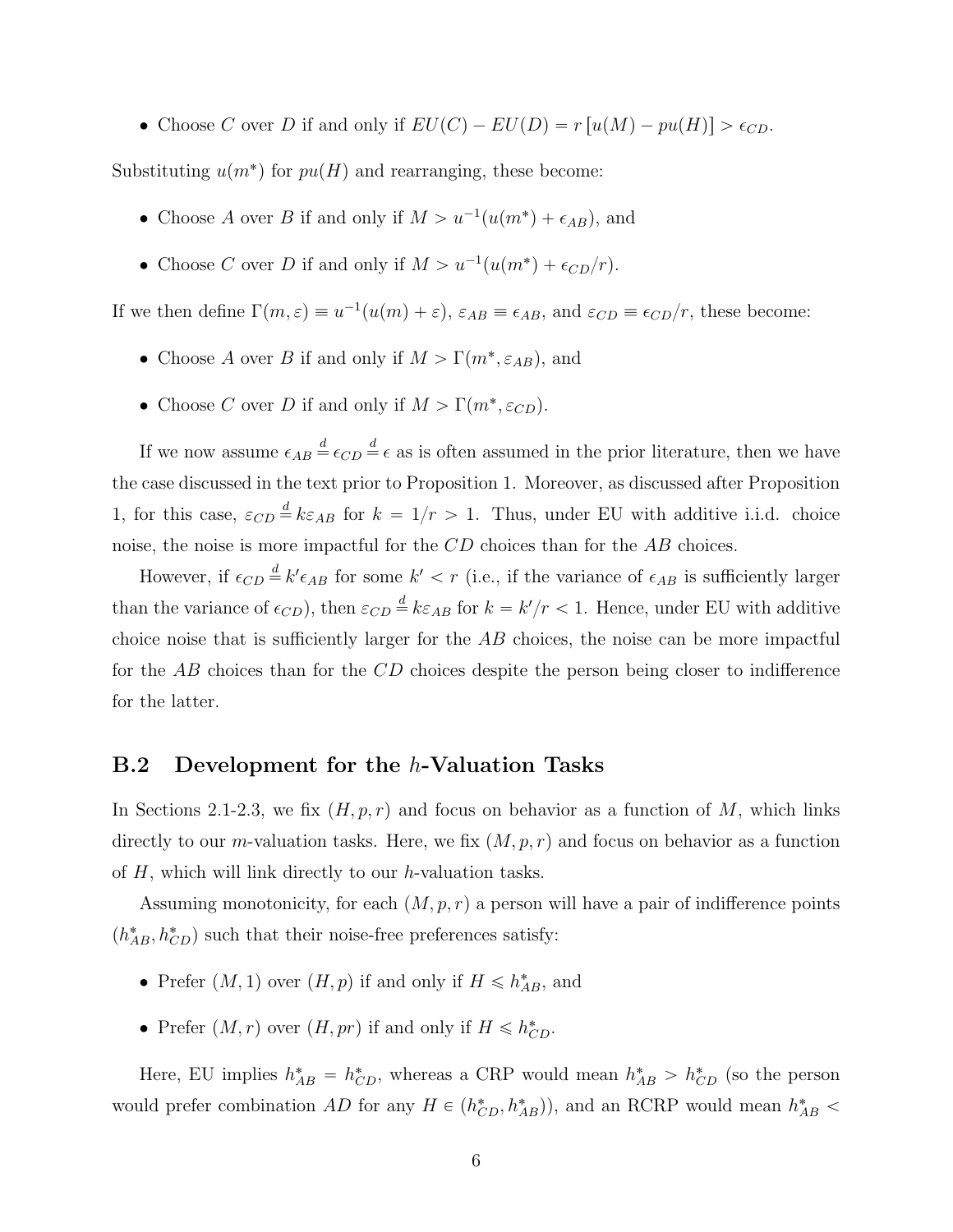$h^*_{CD}$ . To parallel the development in the main text, where  $\Delta m^* > 0$  reflects a CRP, we define  $\Delta h^* = h_{AB}^* - h_{CD}^*$  so that  $\Delta h^* > 0$  reflects a CRP while  $\Delta h^* < 0$  reflects an RCRP.

To model the impact of choice noise, we assume that, when asked to make a choice, the person experiences noise draws  $\varepsilon_{AB}$  and  $\varepsilon_{CD}$  such that their observed choices satisfy:

- Choose  $(M, 1)$  over  $(H, p)$  if and only if  $H \le h_{AB} \equiv \Gamma(h_{AB}^*, \varepsilon_{AB})$ ; and
- Choose  $(M, r)$  over  $(H, pr)$  if and only if  $H \leq h_{CD} \equiv \Gamma(h_{CD}^*, \varepsilon_{CD})$ , where
- $\Gamma(h,\varepsilon)$  is such that  $\Gamma(h,0) = h$  for all *h*, and  $\Gamma(h,\varepsilon') > \Gamma(h,\varepsilon'')$  for all *h* and  $\varepsilon' > \varepsilon''$ .

In this formulation, the function  $\Gamma$  captures how the person's underlying indifference point combines with noise to generate an effective indifference point that determines their choices. This framework encompasses the simple case in which the effective indifference points  $h_{AB}$ and  $h_{CD}$  are the truth plus noise, in which case  $\Gamma(h^*, \varepsilon) = h^* + \varepsilon$ . It also encompasses EU with additive choice noise, in which case  $\Gamma(h^*, \varepsilon) = u^{-1}(u(h^*) + \varepsilon)$  where  $h^* \equiv h^*_{AB} = h^*_{CD}$ , and where  $\varepsilon_{AB} = -\epsilon_{AB}/p$  and  $\varepsilon_{CD} = -\epsilon_{CD}/(pr)$  (with  $\epsilon_{AB}$  and  $\epsilon_{CD}$  defined as in Appendix B.1). With this formulation, analogues for Propositions 1-4 follow straightforwardly, and so are omitted.

Finally, consider analogues to the predictions for stage-2 behavior from Section 5.1. As in the text, we start with the simplest version of the model above where observed choices satisfy:

- *AB*: Choose (\$p30, 1) over (\$*H, p*) if and only if  $H \le h_{AB}^* + \varepsilon_{AB}$ ;
- *CD*: Choose (\$p30*, r*) over (\$*H, pr*) if and only if  $H \leq h_{CD}^* + \varepsilon_{CD}$ ; and
- $\varepsilon_{AB} \stackrel{d}{=} -\epsilon/p$  and  $\varepsilon_{CD} \stackrel{d}{=} -\epsilon/(pr).^{36}$

Under these assumptions:

$$
CRE - RCRE \equiv \Pr(A) - \Pr(C) = \Pr(\epsilon/p < h_{AB}^* - H) - \Pr(\epsilon/(pr) < h_{CD}^* - H).
$$

<sup>&</sup>lt;sup>36</sup>The specific dependence on  $p$  and  $r$  is motivated from the case of EU with additive i.i.d. utility noise. For that case, a person will choose A over B when  $u(p30) > pu(H) + \epsilon$ , and C over D when  $ru(p30) >$  $pru(H) + \epsilon$ . Substituting  $pu(h^*) = u(p30)$  and rearranging, these inequalities become  $u(h^*) - u(H) > \epsilon/p$ and  $u(h^*) - u(H) > \epsilon/(pr)$ .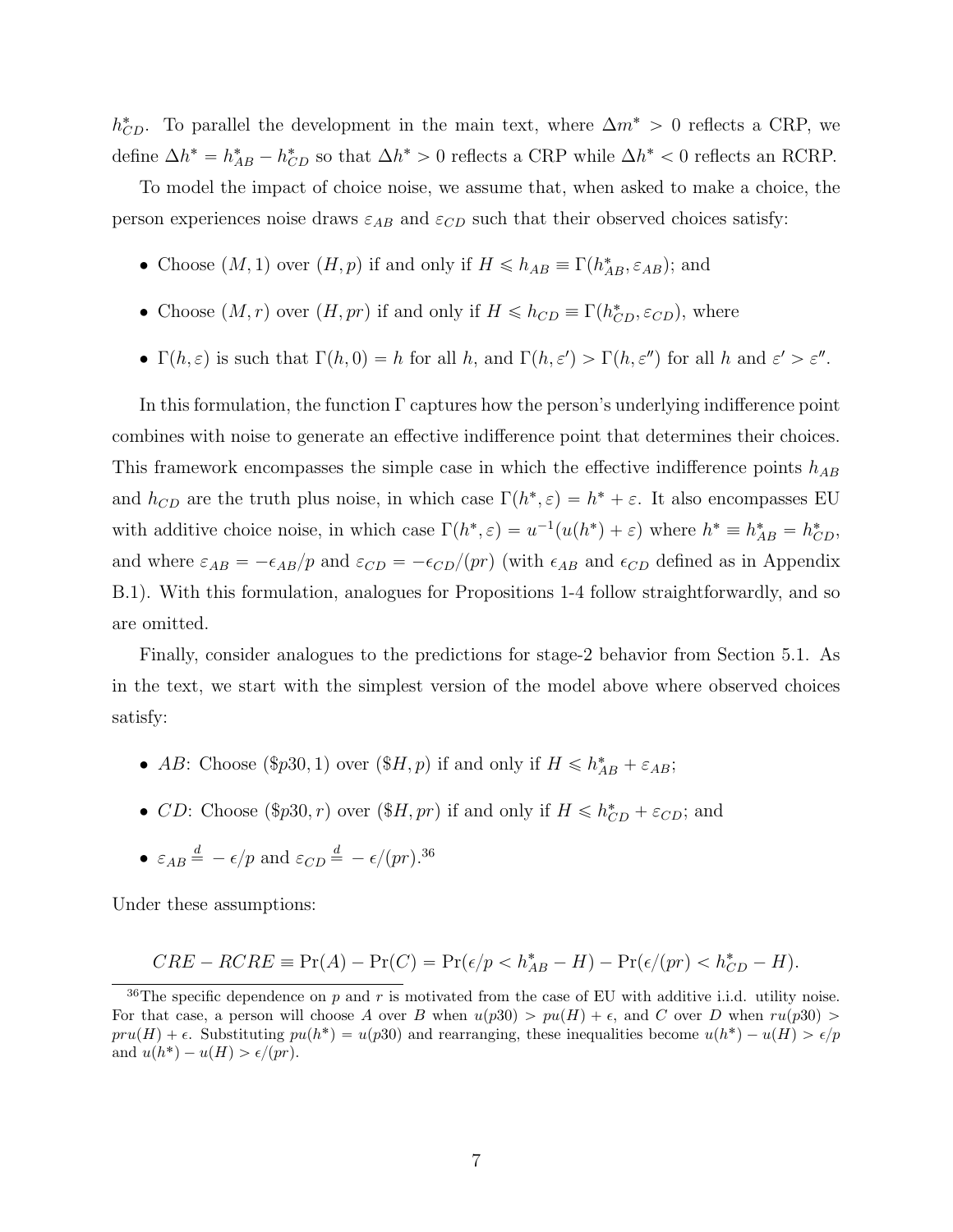Substituting  $\bar{h}^* \equiv (h_{AB}^* + h_{CD}^*)/2$  and  $\Delta h^* = h_{AB}^* - h_{CD}^*$ , the predicted likelihood becomes

$$
CRE - RCRE = \Pr\left(\epsilon < p(\bar{h}^* - H) + \frac{1}{2}p\Delta h^*\right) - \Pr\left(\epsilon < pr(\bar{h}^* - H) - \frac{1}{2}pr\Delta h^*\right).
$$

Finally, to facilitate comparing predictions for different values of r, we focus on the difference between the two probability thresholds. Doing so yields two key variables: (i) a *scaled value difference* term  $0.5(1+r)p\Delta h^*$ , and (ii) a *scaled distance to indifference* term  $(1-r)p(\bar{h}^* - H)$ .

Given the parallel structure, one can derive a figure analogous to Figure 5, where we use  $0.5(1+r)p\Delta h^*$  in place of  $0.5(1+r)\Delta m^*$ , and  $(1-r)p(\bar{h}^* - H)$  in place of  $(1-r)(M - \bar{m}^*)$ . The predictions would be analogous: The larger the scaled value difference, the larger is  $CRE - RCRE$ ; and, provided its magnitude is not too large, the larger the scaled distance to indifference, the larger is  $CRE - RCRE$ . Hence, for the regressions in Sections 5.2 and 5.3 that use the *h*-valuation data, we use as regressors  $0.5(1+r)p\Delta h^*$  and  $(1-r)p(\bar{h}^* - H)$ .

#### B.3 Impact of Distance to Indifference Without Noise

Our analysis in Section 5 focuses on the impact of distance to indifference in the presence of choice noise, where we present theoretical predictions in Figure 5, and we plot empirical relationships in Figures 6 and 7 that confirm those theoretical predictions. In this section, we support the claims made in footnote 29 that predictions for Figures 6 and 7 would be very different in the absence of choice noise, that is, when all variation in the data is due to heterogeneity in preferences.

Suppose that there is heterogeneity in  $(m_{AB}^*, m_{CD}^*)$ , where we focus on heterogeneity in  $\bar{m}^* \equiv (m_{AB}^* + m_{CD}^*)/2$  and  $\Delta m^* = m_{CD}^* - m_{AB}^*$ . The development below assumes that  $\bar{m}^*$  and  $\Delta m^*$  are independently distributed, motivated by the fact that we observe limited empirical correlations between the  $\bar{m}$ 's and  $\Delta m$ 's elicited in stage 1 of our experiment—across the 15 combinations of  $(p, r)$ , these correlations range from  $-0.04$  to 0.10, with a mean of 0.04. Hence, we let  $Q_{\bar{m}}*(\bar{m}^*)$  denote the population distribution of  $\bar{m}^*$ , and  $Q_{\Delta m^*}(\Delta m^*)$  denote the population distribution of  $\Delta m^*$ , and assume  $Q_{\bar{m}^*}$  and  $Q_{\Delta m^*}$  are independent of each other.

Consider first the behavior of an individual characterized by  $(m_{AB}^*, m_{CD}^*)$  with  $\Delta m^* > 0$ (i.e., with a CRP) as a function of an offered  $M$  at stage 2. In the absence of noise, this individual will exhibit a CRE if  $m^*_{AB} < M < m^*_{CD}$ ; otherwise, they will exhibit neither a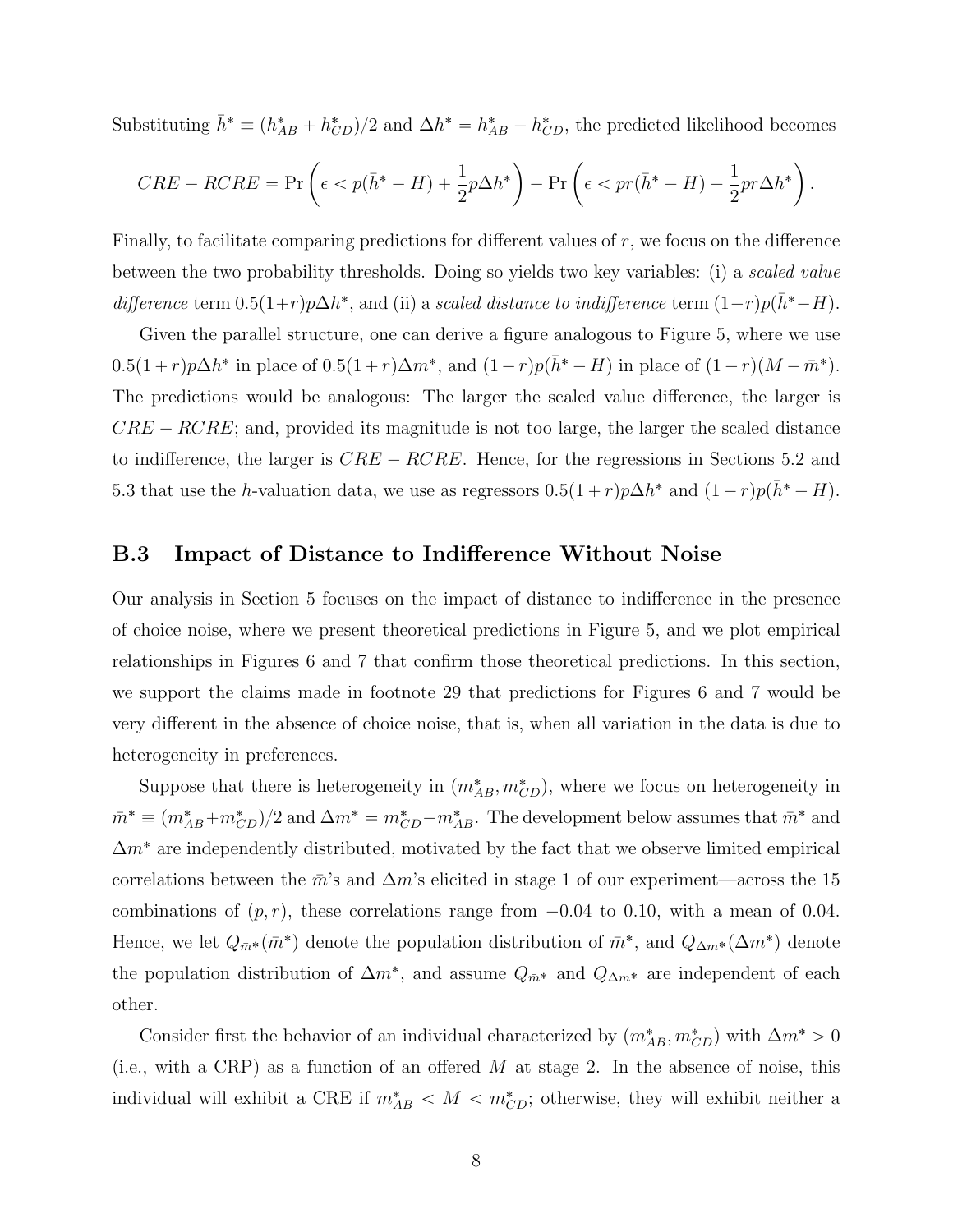CRE nor an RCRE. This condition can be rewritten as  $-\Delta m^* < 2(M - \bar{m}^*) < \Delta m^*$ , or, equivalently,  $\Delta m^* > 2|M - \bar{m}^*|$ . Notice the symmetry around a zero distance to indifference: Whether the person exhibits a CRE does not depend on whether  $M - \bar{m}^*$  is positive or negative; all that matters is whether the magnitude of  $\Delta m^*$  is larger than the magnitude of  $2(M - \bar{m}^*).$ 

Next consider the behavior of an individual characterized by  $(m_{AB}^*, m_{CD}^*)$  with  $\Delta m^* < 0$ (i.e., with an RCRP). An analogous logic yields that, in the absence of noise, the person will exhibit an RCRE when  $\Delta m^* < 2(M - \bar{m}^*) < -\Delta m^*$ , or, equivalently,  $\Delta m^* < -2|M - \bar{m}^*|$  $\bar{m}^*$ . Again, note the symmetry around a zero distance to indifference. Moreover, note the symmetry around a zero value difference: For a fixed distance to indifference, a person with  $\Delta m^* = \delta > 0$  exhibits a CRE if and only if a person with  $\Delta m^* = -\delta$  exhibits an RCRE.

Now consider the behavior of a population as a function of the distance to indifference  $M - \bar{m}^*$ , that is, a prediction to compare to Figure 6. Because this essentially controls for  $\bar{m}^*$ , and because the distribution of  $\Delta m^*$  is independent of  $\bar{m}^*$ , the distribution  $Q_{\bar{m}^*}$  of  $\bar{m}^*$  is irrelevant for this prediction. Given an  $M - \bar{m}^* = d$ , a CRE is exhibited by anyone with  $\Delta m^*$  > 2|*d*| while an RCRE is exhibited by anyone with  $\Delta m^*$  < -2|*d*|, and thus  $CRE - RCRE = (1 - Q_{\Delta m^*}(2|d|)) - Q_{\Delta m^*}(-2|d|)$ . Simplifying, the prediction is

$$
CRE - RCRE = 1 - Q_{\Delta m^*}(2d) - Q_{\Delta m^*}(-2d) \equiv C(d).
$$

Hence, predicted behavior for this population depends on the nature of the distribution  $Q_{\Delta m^*}$ . Various possibilities can arise; but we highlight two points. First, if the distribution  $Q_{\Delta m^*}$  is symmetric around zero—so that  $1 - Q_{\Delta m^*} (2d) = Q_{\Delta m^*} (-2d)$  for all *d*—then  $C(d) = 0$  for all *d*. Hence, if all variation in the data is due to heterogeneity in preferences,  $CRE - RCRE$  can depend on the distance to indifference only if the distribution of  $\Delta m^*$  is asymmetric, which is not what we see in Figure 4b. Second, even when  $Q_{\Delta m^*}$  is asymmetric,  $C(d)$  must still be symmetric around  $d = 0$ . In other words, if all variation in the data is due to heterogeneity in preferences, then whatever  $CRE - RCRE$  we see for some positive value of  $M - \bar{m}^*$ , we ought to see the same  $CRE - RCRE$  for that same negative value of  $M - \bar{m}^*$ . This is not what we see in Figure 6.

Finally, consider the behavior of a population as a function of the average distance to indifference  $M - E(\bar{m}^*)$ , that is, a prediction to compare to Figure 7. Define  $z = \bar{m}^*$  $E(\bar{m}^*)$ ,  $H(z) \equiv Q_{\bar{m}^*}(E(\bar{m}^*) + z)$ , and assume that distribution *H* has a PDF *h*. Suppose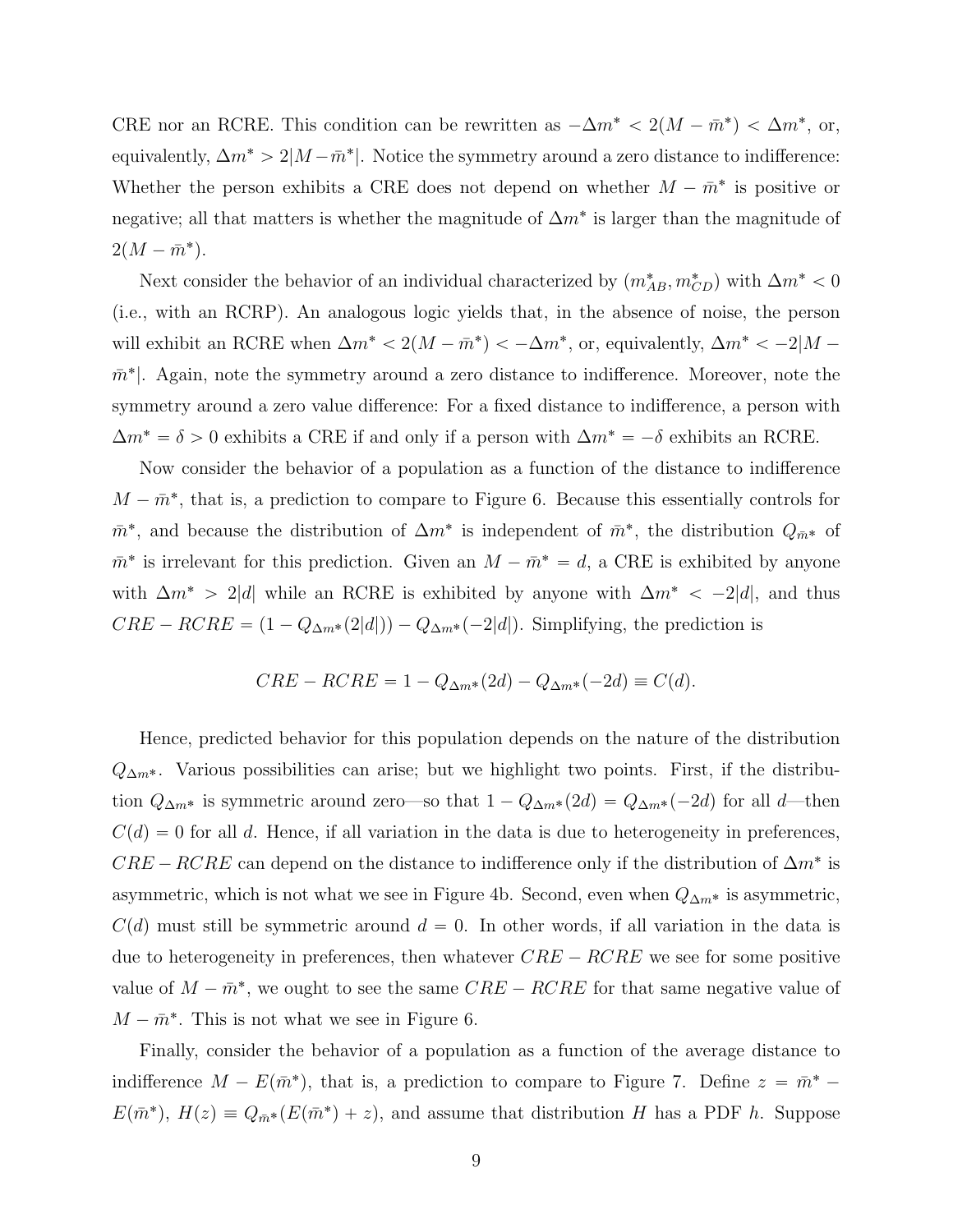$M - E(\bar{m}^*) = d$ , in which case all people with  $\bar{m}^*$  have  $M - \bar{m}^* = (d + E(\bar{m}^*)) - (z + E(\bar{m}^*)) =$  $d - z$ , and thus that group will have  $CRE - RCRE = C(d - z)$ . Integrating over *z*, the overall population will have

$$
CRE - RCRE = \int_{z=-\infty}^{\infty} C(d-z)h(z)dz \equiv \bar{C}(d).
$$

If we then assume  $Q_{\bar{m}^*}$  is symmetric around  $\bar{m}^* = E(\bar{m}^*)$ , which implies *H* is symmetric around  $z = 0$ , we have

$$
\bar{C}(-d) = \int_{z=-\infty}^{\infty} C(-d-z)h(z)dz = \int_{z'=-\infty}^{\infty} C(-d+z')h(-z')dz
$$

$$
= \int_{z'=-\infty}^{\infty} C(d-z')h(z')dz = \bar{C}(d),
$$

where the second equality uses a change of variables with  $z' = -z$  and the third equality uses  $C(x) = C(-x)$  and  $h(-z') = h(z')$  given the symmetry of *H* around  $z = 0$ . It follows that, if all variation in the data is due to heterogeneity in preferences, and if the distribution of  $\bar{m}^*$  is symmetric about  $\bar{m}^* = E(\bar{m}^*)$ , then whatever *CRE* – *RCRE* we see for some positive value of  $M - E(\bar{m}^*)$ , we ought to see the same *CRE* – *RCRE* for that same negative value of  $M - E(\bar{m}^*)$ . This is not what we see in Figure 7.

Hence, under the conditions described above, a model in which all variation in the data is due to heterogeneity in preferences would generate very different predictions from what we see in Figures 6 and 7. Of course, we make some simplifying assumptions above, most notably the assumption that the distributions of  $\bar{m}^*$  and  $\Delta m^*$  are independent (used for predictions for Figure 6), and the additional assumption that the distribution of  $\bar{m}^*$  is symmetric around  $\bar{m}^* = E(\bar{m}^*)$  (used for predictions for Figure 7). It is possible that, with the appropriate assumptions about correlated heterogeneity and asymmetric distributions, one might be able to generate predictions closer to Figures 6 and 7.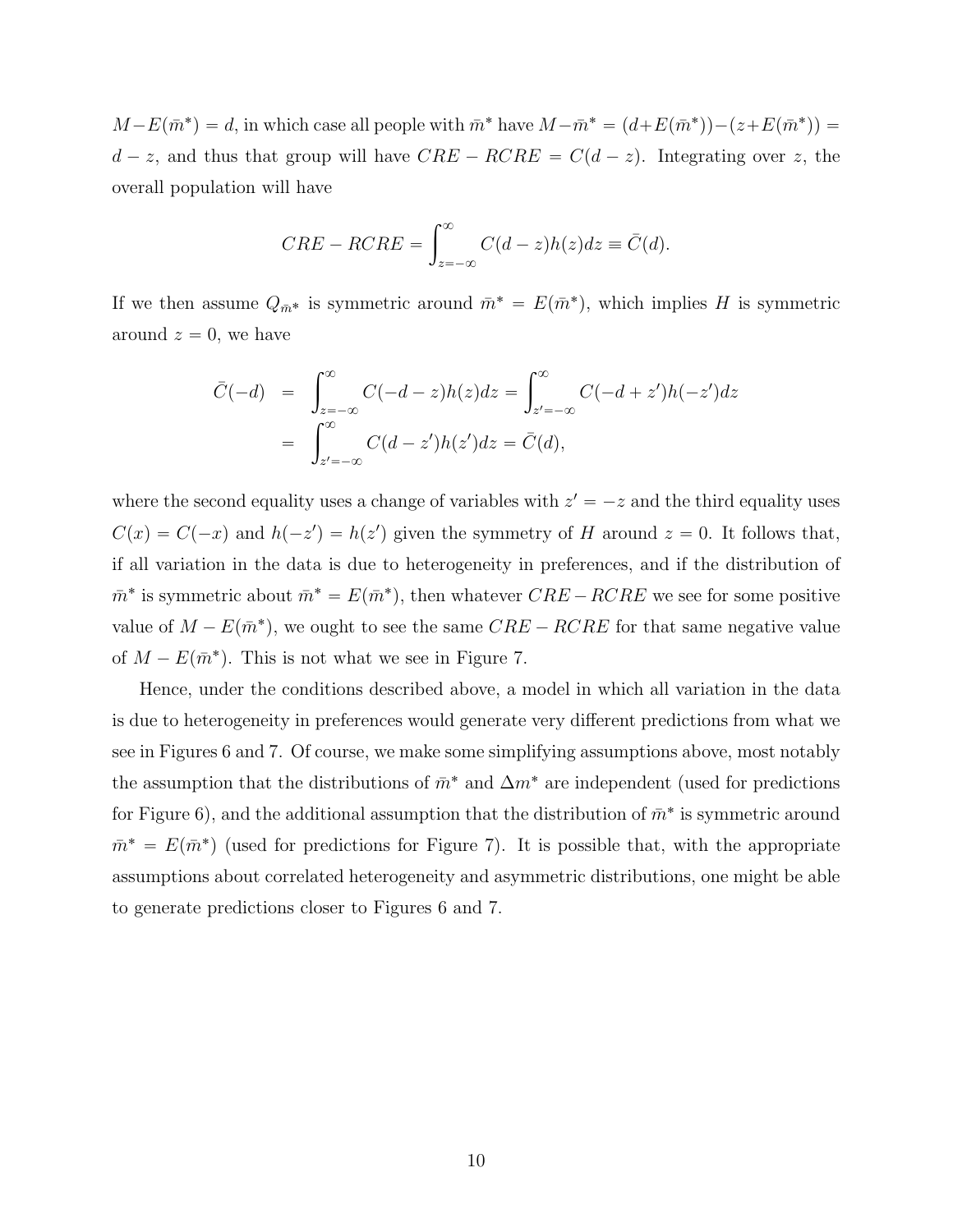# C Supplementary Figures and Tables

|           | (1)      | (2)   | (3)                       | (4)      | (5)     |
|-----------|----------|-------|---------------------------|----------|---------|
|           |          |       | <b>Current Estimates:</b> |          |         |
|           | TK Esti- | Lower | Point                     | Upper    | Data    |
|           | mates    | Bound | Estimate                  | Bound    |         |
|           |          |       |                           |          |         |
|           |          |       | Panel A: $r = 0.2$        |          |         |
| $p = 0.1$ | 3.51     | 4.07  | 4.76                      | 5.45     | $-1.55$ |
| $p = 0.2$ | 5.59     | 5.66  | 6.40                      | $7.15\,$ | $-1.29$ |
| $p = 0.5$ | 9.26     | 7.82  | 8.54                      | 9.26     | 0.04    |
| $p = 0.8$ | 9.51     | 7.20  | 7.84                      | 8.48     | 1.00    |
| $p = 0.9$ | 7.93     | 5.78  | 6.36                      | 6.94     | $-1.47$ |
|           |          |       |                           |          |         |
|           |          |       | <b>Panel B:</b> $r = 0.4$ |          |         |
| $p = 0.1$ | 3.69     | 4.02  | 4.69                      | 5.36     | $-0.63$ |
| $p = 0.2$ | 5.62     | 5.62  | 6.34                      | 7.06     | $-1.14$ |
| $p = 0.5$ | 8.94     | 7.94  | 8.63                      | 9.31     | $-1.22$ |
| $p = 0.8$ | $9.22\,$ | 7.56  | 8.19                      | 8.82     | $-0.60$ |
| $p = 0.9$ | 7.75     | 6.17  | 6.75                      | 7.33     | $-0.16$ |
|           |          |       |                           |          |         |
|           |          |       | Panel C: $r = 0.6$        |          |         |
| $p = 0.1$ | 3.33     | 2.66  | 3.15                      | 3.64     | $-0.49$ |
| $p = 0.2$ | 4.98     | 3.89  | 4.45                      | 5.01     | 0.14    |
| $p = 0.5$ | 7.88     | 5.89  | 6.49                      | 7.09     | $-2.05$ |
| $p = 0.8$ | 8.45     | 5.89  | 6.47                      | 7.05     | $-1.26$ |
| $p = 0.9$ | 7.29     | 4.84  | 5.37                      | 5.90     | $-2.03$ |

Table C.1: Predictions for  $\Delta m$  under CPT Versus Observed  $\Delta m$  in Data

*Note:* Columns (1)-(4) present predictions for  $\Delta m^* \equiv m^*_{CD} - m^*_{AB}$  under a CPT model with  $\pi(q) =$  $q^{\gamma}/[q^{\gamma} + (1-q)^{\gamma}]^{1/\gamma}$  and  $v(x) = x^{\alpha}$ . Column (1) uses the parameter values proposed by Tversky and Kahneman (1992):  $\gamma = 0.61$  and  $\alpha = 0.88$ . Columns (2)-(4) instead use parameter estimates based on our stage-1 *mAB*-valuations reported in Appendix Table D.1, with separate estimates for each *r*. Column (3) reports predictions using the point estimates, while columns (2) and (4) report lower and upper bounds of the 95-percent confidence interval computed using the delta method. Column (5) reports mean  $\Delta m$  values in our data from the *m*-valuation tasks.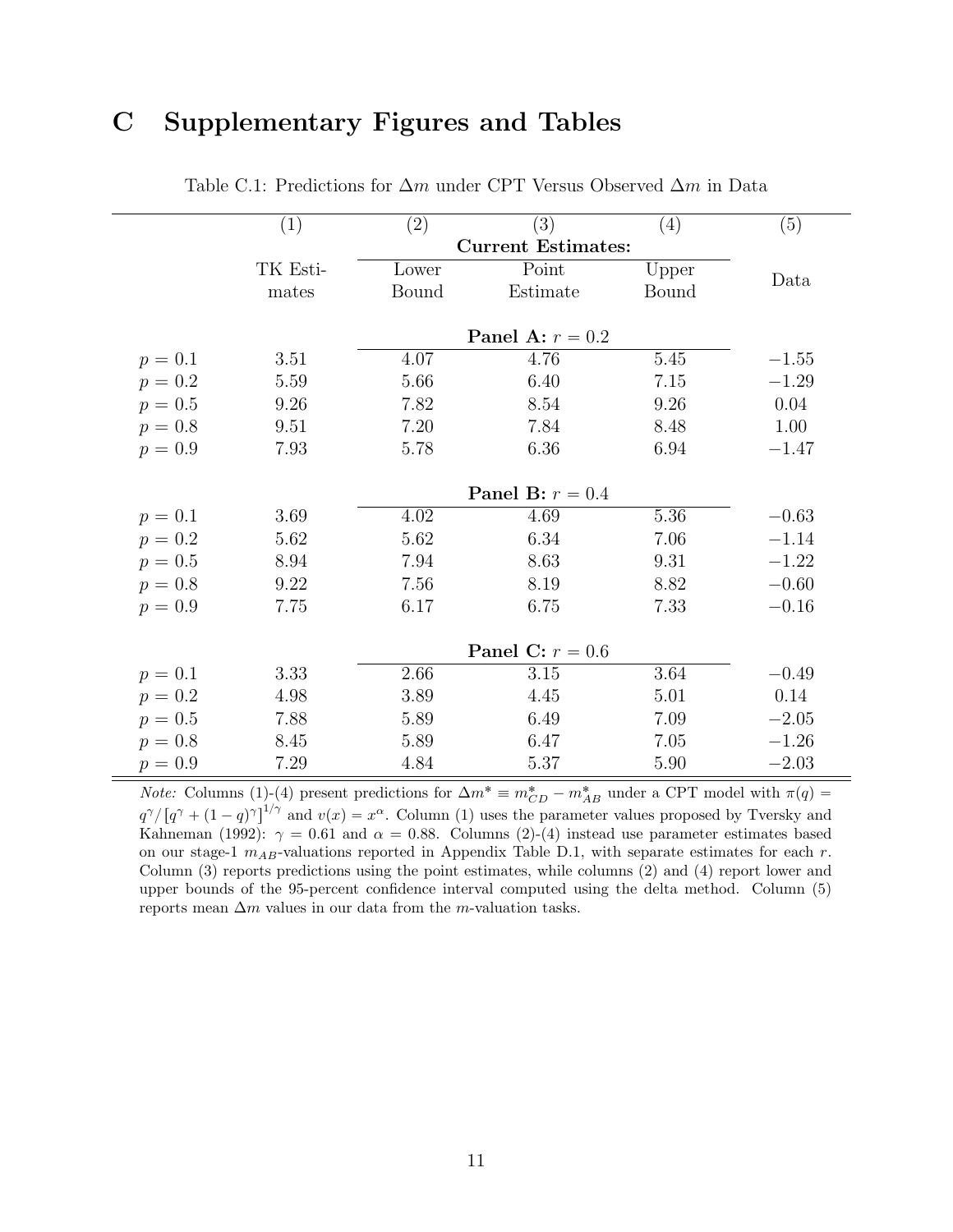

Figure C.1: Predicted *m*-valuations under CPT. Predictions use functional form and parameter values from Tversky and Kahneman (1992) described in notes for Table C.1.

|                              | Overall | $r = 0.2$ | $r = 0.4$ | $r = 0.6$ |
|------------------------------|---------|-----------|-----------|-----------|
| Number of Participants       | 900     | 298       | 303       | 299       |
| Time Taken (in minutes)      | 27.3    | 27.3      | 27.8      | 26.9      |
| Age                          | 22.4    | 22.5      | 22.2      | 22.5      |
| Profilic Score               | 99.9    | 99.9      | 99.9      | 99.9      |
| Number of Approvals          | 32.2    | 30.3      | 34.5      | 31.9      |
| Female                       | 51.4    | 52.3      | 50.8      | 51.2      |
| Current Student              | 64.8    | 61.1      | 71.6      | 61.5      |
| College Degree               | 49.3    | 48.0      | 49.2      | 50.8      |
| Working (full- or part-time) | 44.2    | 45.0      | 40.9      | 46.8      |
| English First Language       | 52.0    | 48.7      | 49.5      | 57.9      |
| Attention Checks             |         |           |           |           |
| Incentive Question Correct   | 92.3    | 93.3      | 92.1      | 91.6      |
| Passed Attention Check       | 83.7    | 82.2      | 85.1      | 83.6      |
| Comprehension Questions      |         |           |           |           |
| MPL Question Correct         | 83.9    | 81.5      | 84.8      | 85.3      |
| <b>Bin Question Correct</b>  | 86.2    | 85.9      | 86.1      | 86.6      |
| Both Questions Correct       | 74.0    | 70.8      | 75.2      | 75.9      |
| Current Residency            |         |           |           |           |
| United States                | 51.4    | 47.7      | 49.2      | 57.5      |
| United Kingdom               | 6.3     | 7.0       | 5.9       | 6.0       |
| Portugal                     | 22.1    | 22.1      | 24.4      | 19.7      |
| Spain                        | 5.4     | 6.4       | 4.0       | 6.0       |
| Germany                      | 4.7     | 5.4       | 4.6       | 4.0       |

Table C.2: Participant Demographics

*Note:* Participant demographics for all 900 participants. Each participant assigned to a single value of *r*.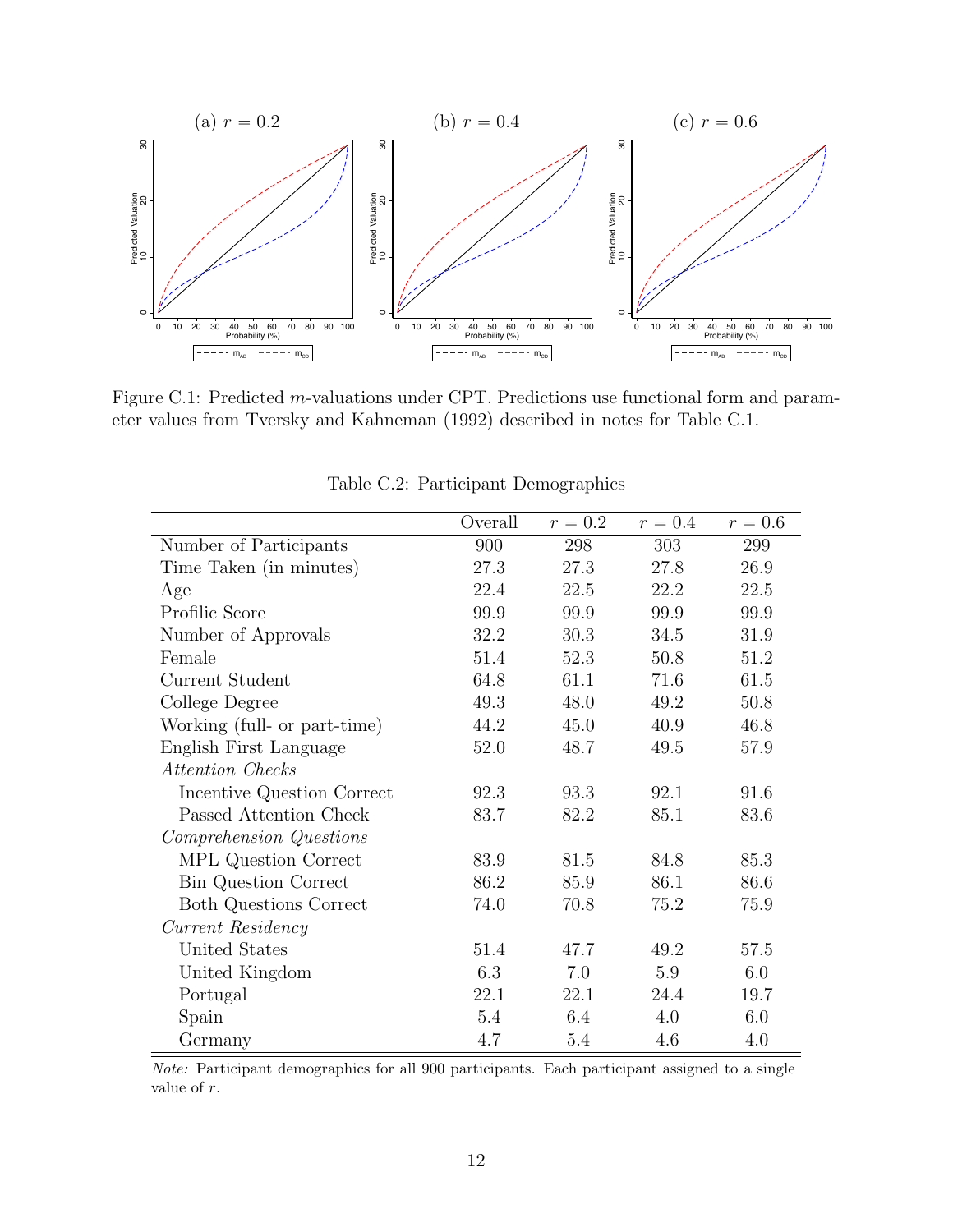|                       |                  |       |          | Percentile                                   |       |       |           |           |  |  |  |
|-----------------------|------------------|-------|----------|----------------------------------------------|-------|-------|-----------|-----------|--|--|--|
|                       | $\boldsymbol{p}$ | Mean  | SD       | 10th                                         | 25th  | 50th  | 75th      | 90th      |  |  |  |
|                       |                  |       |          |                                              |       |       |           |           |  |  |  |
|                       |                  |       |          | <b>Panel A:</b> $r = 0.2$ (298 participants) |       |       |           |           |  |  |  |
| $m_{AB}$              | 0.1              | 8.86  | 6.56     | 0.50                                         | 4.50  | 9.50  | 10.50     | 15.50     |  |  |  |
| $m_{CD}$              | 0.1              | 7.31  | 6.67     | 0.50                                         | 2.50  | 5.50  | 9.50      | 15.50     |  |  |  |
| $m_{AB}$              | 0.2              | 10.75 | 6.59     | 2.50                                         | 5.50  | 9.50  | 14.50     | 19.50     |  |  |  |
| $m_{\scriptstyle CD}$ | $0.2\,$          | 9.46  | 7.05     | 0.50                                         | 4.50  | 9.50  | 11.50     | 19.50     |  |  |  |
| $m_{AB}$              | $0.5\,$          | 15.95 | 6.34     | 9.50                                         | 13.50 | 15.00 | $19.50\,$ | 24.50     |  |  |  |
| $m_{CD}$              | 0.5              | 15.99 | 7.01     | 7.50                                         | 10.50 | 15.50 | 20.50     | 24.50     |  |  |  |
| $m_{AB}$              | $0.8\,$          | 19.54 | 7.06     | 9.50                                         | 15.50 | 19.50 | 24.50     | 29.50     |  |  |  |
| $m_{CD}$              | 0.8              | 20.55 | 7.46     | 9.50                                         | 15.50 | 22.50 | 25.50     | 29.50     |  |  |  |
| $m_{AB}$              | $0.9\,$          | 22.78 | 7.32     | 10.50                                        | 19.50 | 24.50 | 29.50     | 29.50     |  |  |  |
| $m_{\scriptstyle CD}$ | $0.9\,$          | 21.31 | 8.00     | $9.50\,$                                     | 14.50 | 24.50 | 28.50     | 29.50     |  |  |  |
|                       |                  |       |          | <b>Panel B:</b> $r = 0.4$ (303 participants) |       |       |           |           |  |  |  |
| $m_{AB}$              | 0.1              | 7.29  | 5.83     | 0.50                                         | 3.50  | 5.50  | 9.50      | 14.50     |  |  |  |
| $m_{CD}$              | 0.1              | 6.66  | $6.15\,$ | 0.50                                         | 2.50  | 4.50  | 9.50      | 14.50     |  |  |  |
| $m_{AB}$              | 0.2              | 9.33  | 6.12     | 0.50                                         | 4.50  | 9.50  | 13.50     | 15.50     |  |  |  |
| $m_{CD}$              | $0.2\,$          | 8.20  | 5.88     | 0.50                                         | 4.50  | 7.50  | 10.50     | 15.50     |  |  |  |
| $m_{AB}$              | 0.5              | 14.48 | 6.37     | 6.50                                         | 10.50 | 14.50 | 19.50     | 20.50     |  |  |  |
| $m_{CD}$              | $0.5\,$          | 13.27 | 6.71     | 4.50                                         | 9.50  | 14.50 | 15.50     | 20.50     |  |  |  |
| $m_{AB}$              | $0.8\,$          | 19.22 | 7.43     | 9.50                                         | 14.50 | 19.50 | 24.50     | 29.50     |  |  |  |
| $m_{CD}$              | $0.8\,$          | 18.63 | 7.41     | 9.50                                         | 14.50 | 19.50 | 24.50     | $27.50\,$ |  |  |  |
| $m_{AB}$              | 0.9              | 21.55 | 7.59     | 9.50                                         | 19.50 | 24.50 | 26.50     | 29.50     |  |  |  |
| $m_{\scriptstyle CD}$ | 0.9              | 21.39 | 8.10     | 9.50                                         | 18.50 | 24.50 | 27.50     | 29.50     |  |  |  |
|                       |                  |       |          | <b>Panel C:</b> $r = 0.6$ (299 participants) |       |       |           |           |  |  |  |
| $m_{AB}$              | 0.1              | 6.76  | 5.46     | 0.50                                         | 2.50  | 5.50  | 9.50      | 14.50     |  |  |  |
| $m_{\scriptstyle CD}$ | 0.1              | 6.27  | 5.61     | 0.50                                         | 2.50  | 4.50  | 9.50      | 12.50     |  |  |  |
| $m_{AB}$              | 0.2              | 8.57  | 5.59     | 0.50                                         | 4.50  | 9.50  | 10.50     | 15.50     |  |  |  |
| $m_{CD}$              | 0.2              | 8.70  | 5.99     | 0.50                                         | 4.50  | 9.50  | 10.50     | 15.50     |  |  |  |
| $m_{AB}$              | $0.5\,$          | 14.36 | 6.37     | 5.50                                         | 10.50 | 14.50 | 18.50     | 20.50     |  |  |  |
| $m_{CD}$              | 0.5              | 12.32 | 6.25     | 4.50                                         | 9.50  | 13.50 | 15.50     | 19.50     |  |  |  |
| $m_{AB}$              | 0.8              | 19.36 | 7.12     | 9.50                                         | 14.50 | 19.50 | 24.50     | 29.50     |  |  |  |
| $m_{\scriptstyle CD}$ | 0.8              | 18.11 | 7.05     | 9.50                                         | 13.50 | 19.50 | 23.50     | 25.50     |  |  |  |
| $m_{AB}$              | 0.9              | 23.05 | 6.94     | 11.50                                        | 19.50 | 24.50 | 28.50     | 29.50     |  |  |  |
| $m_{\scriptstyle CD}$ | 0.9              | 21.01 | 7.04     | 10.50                                        | 15.50 | 22.50 | 26.50     | 29.50     |  |  |  |

Table C.3: Summary Statistics: *m*-Valuations

*Note:* Summary statistics for all 30 *m*-valuations. Each participant was assigned a single *r*, and completed all 10 *m*-valuations for that value of *r*. Each valuation is equal to the average value of *M* at the participant's switching rows in a multiple-price list (MPL). Each MPL permits the valuations to range from  $-0.50$  to 30*.*50.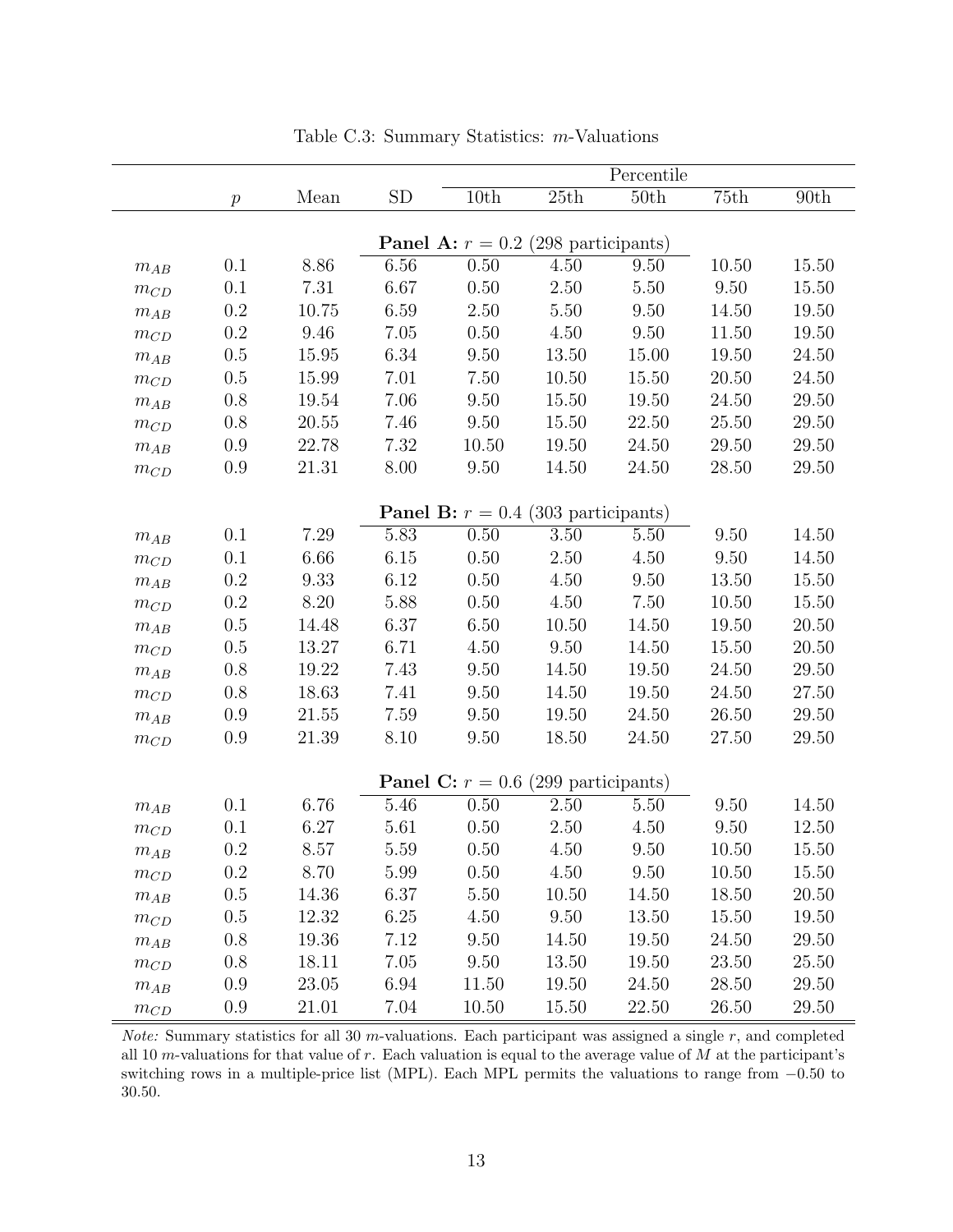|          | Percentile       |       |          |                                              |           |       |       |           |  |  |
|----------|------------------|-------|----------|----------------------------------------------|-----------|-------|-------|-----------|--|--|
|          | $\boldsymbol{p}$ | Mean  | SD       | 10th                                         | 25th      | 50th  | 75th  | 90th      |  |  |
|          |                  |       |          |                                              |           |       |       |           |  |  |
|          |                  |       |          | <b>Panel A:</b> $r = 0.2$ (298 participants) |           |       |       |           |  |  |
| $h_{AB}$ | 0.1              | 19.99 | 9.50     | 7.50                                         | 10.50     | 19.50 | 29.50 | 32.50     |  |  |
| $h_{CD}$ | 0.1              | 21.66 | 9.72     | 9.50                                         | 12.50     | 23.50 | 30.50 | 33.50     |  |  |
| $h_{AB}$ | 0.2              | 22.54 | 8.26     | 11.50                                        | 15.50     | 21.50 | 29.50 | 34.50     |  |  |
| $h_{CD}$ | $\rm 0.2$        | 24.49 | 8.78     | 12.50                                        | 18.50     | 25.50 | 30.50 | 36.50     |  |  |
| $h_{AB}$ | $0.5\,$          | 30.59 | 8.26     | 19.50                                        | 24.50     | 29.50 | 35.50 | 44.50     |  |  |
| $h_{CD}$ | 0.5              | 28.95 | 7.68     | 19.50                                        | 24.50     | 29.50 | 32.50 | 39.50     |  |  |
| $h_{AB}$ | $0.8\,$          | 36.54 | 8.74     | 26.50                                        | 29.50     | 34.50 | 40.50 | 51.50     |  |  |
| $h_{CD}$ | 0.8              | 32.22 | 6.83     | 24.50                                        | 28.50     | 30.00 | 35.50 | 41.50     |  |  |
| $h_{AB}$ | $0.9\,$          | 35.92 | $8.54\,$ | 27.50                                        | 29.50     | 34.50 | 39.50 | 49.50     |  |  |
| $h_{CD}$ | $0.9\,$          | 33.82 | 7.43     | 27.50                                        | 28.50     | 30.50 | 36.50 | 44.50     |  |  |
|          |                  |       |          | <b>Panel B:</b> $r = 0.4$ (303 participants) |           |       |       |           |  |  |
| $h_{AB}$ | 0.1              | 21.48 | 9.37     | 9.50                                         | 14.50     | 20.50 | 29.50 | 33.50     |  |  |
| $h_{CD}$ | 0.1              | 24.01 | 8.86     | 9.50                                         | 18.50     | 26.50 | 31.50 | 33.50     |  |  |
| $h_{AB}$ | 0.2              | 24.46 | 7.95     | 13.50                                        | 19.50     | 24.50 | 30.50 | 36.50     |  |  |
| $h_{CD}$ | $0.2\,$          | 26.04 | 8.48     | 13.50                                        | 19.50     | 29.50 | 32.50 | 36.50     |  |  |
| $h_{AB}$ | 0.5              | 30.34 | 7.34     | 20.50                                        | $25.50\,$ | 29.50 | 33.50 | 40.50     |  |  |
| $h_{CD}$ | 0.5              | 31.39 | 7.06     | 22.50                                        | 28.50     | 30.50 | 35.50 | 40.50     |  |  |
| $h_{AB}$ | $0.8\,$          | 36.07 | 8.57     | 26.50                                        | 29.50     | 34.50 | 39.50 | 49.50     |  |  |
| $h_{CD}$ | $0.8\,$          | 34.22 | 7.21     | 27.50                                        | 29.50     | 31.50 | 39.50 | $45.50\,$ |  |  |
| $h_{AB}$ | 0.9              | 35.66 | 8.66     | 27.50                                        | 29.50     | 33.50 | 39.50 | 50.50     |  |  |
| $h_{CD}$ | 0.9              | 34.53 | 7.37     | 27.50                                        | 29.50     | 32.50 | 37.50 | 43.50     |  |  |
|          |                  |       |          |                                              |           |       |       |           |  |  |
|          |                  |       |          | <b>Panel C:</b> $r = 0.6$ (299 participants) |           |       |       |           |  |  |
| $h_{AB}$ | 0.1              | 22.54 | 9.09     | 9.50                                         | 14.50     | 24.50 | 30.50 | 33.50     |  |  |
| $h_{CD}$ | 0.1              | 23.27 | 9.51     | 9.50                                         | 14.50     | 26.50 | 30.50 | 33.50     |  |  |
| $h_{AB}$ | $0.2\,$          | 25.07 | $8.00\,$ | 14.50                                        | 19.50     | 25.50 | 30.50 | 36.50     |  |  |
| $h_{CD}$ | $0.2\,$          | 24.24 | 8.47     | 12.50                                        | 17.50     | 24.50 | 30.50 | 36.50     |  |  |
| $h_{AB}$ | 0.5              | 30.16 | 7.20     | 20.50                                        | 24.50     | 29.50 | 33.50 | 40.50     |  |  |
| $h_{CD}$ | 0.5              | 30.88 | 7.43     | 20.50                                        | 25.50     | 29.50 | 35.50 | 40.50     |  |  |
| $h_{AB}$ | 0.8              | 35.13 | 8.18     | 24.50                                        | 29.50     | 33.50 | 39.50 | 48.50     |  |  |
| $h_{CD}$ | 0.8              | 34.29 | $7.67\,$ | 26.50                                        | 29.50     | 31.50 | 39.50 | 45.50     |  |  |
| $h_{AB}$ | 0.9              | 35.29 | 8.38     | 27.50                                        | 29.50     | 32.50 | 39.50 | 49.50     |  |  |
| $h_{CD}$ | 0.9              | 34.52 | 6.82     | 27.50                                        | 29.50     | 32.50 | 38.50 | 44.50     |  |  |

Table C.4: Summary Statistics: *h*-Valuations

*Note:* Summary statistics for all 30 *h*-valuations. Each participant was assigned a single *r*, and completed all 10 *h*-valuations for that value of *r*. Each valuation is equal to the average value of *H* at the participant's switching rows in a multiple-price list (MPL). Each MPL permits the valuations to range from  $p30 - 0.50$ to  $p30 + 30.50$ .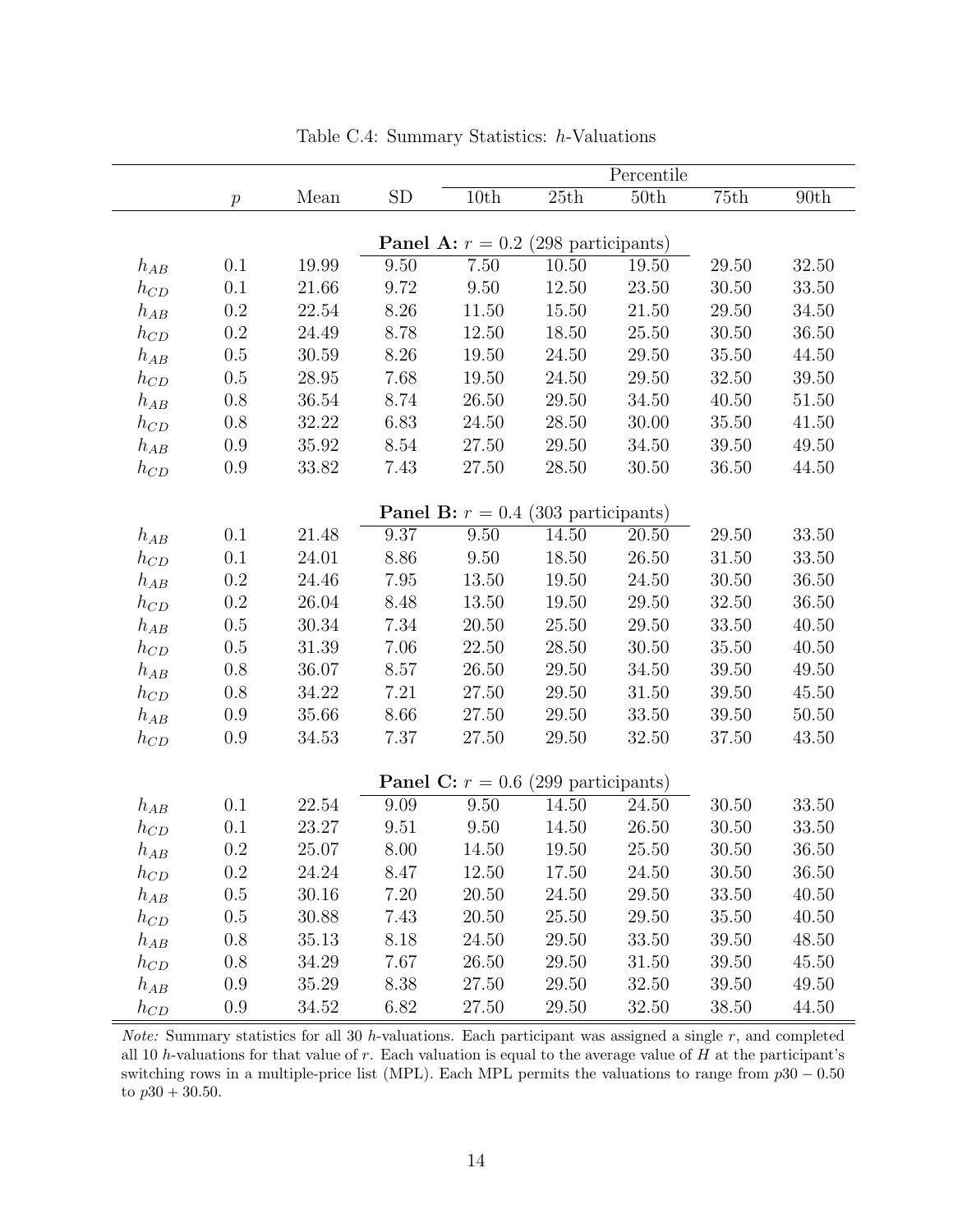| $\left( 1\right)$ | (2)                                          | (3)             | (4)                                          | (5)                | (6)          | (7)          |  |  |  |
|-------------------|----------------------------------------------|-----------------|----------------------------------------------|--------------------|--------------|--------------|--|--|--|
|                   |                                              | Number of Cases |                                              |                    | Sign Tests   |              |  |  |  |
|                   | $\Delta m > 0$                               | $\Delta m = 0$  | $\Delta m < 0$                               | Default            | Equal Split  | Prop. Split  |  |  |  |
| $\boldsymbol{p}$  | (CRE)                                        |                 | RCRE                                         | $(p\text{-value})$ | $(p$ -value) | $(p$ -value) |  |  |  |
|                   |                                              |                 |                                              |                    |              |              |  |  |  |
|                   | <b>Panel A:</b> $r = 0.2$ (298 participants) |                 |                                              |                    |              |              |  |  |  |
| 0.1               | 79                                           | 75              | 144                                          | 0.000              | 0.000        | 0.000        |  |  |  |
| 0.2               | 80                                           | 73              | 145                                          | 0.000              | 0.000        | 0.000        |  |  |  |
| 0.5               | 123                                          | 60              | 115                                          | 0.650              | 0.685        | 0.524        |  |  |  |
| 0.8               | 140                                          | 54              | 104                                          | 0.025              | 0.042        | 0.013        |  |  |  |
| 0.9               | 127                                          | 42              | 129                                          | 0.950              | 0.954        | 0.862        |  |  |  |
|                   |                                              |                 |                                              |                    |              |              |  |  |  |
|                   |                                              |                 | <b>Panel B:</b> $r = 0.4$ (303 participants) |                    |              |              |  |  |  |
| 0.1               | 103                                          | 71              | 129                                          | 0.101              | 0.135        | 0.051        |  |  |  |
| 0.2               | 97                                           | 65              | 141                                          | 0.005              | 0.011        | 0.001        |  |  |  |
| 0.5               | 104                                          | 62              | 137                                          | 0.039              | 0.066        | 0.016        |  |  |  |
| 0.8               | 127                                          | 41              | 135                                          | 0.665              | 0.646        | 0.566        |  |  |  |
| 0.9               | 124                                          | 52              | 127                                          | 0.900              | 0.909        | 0.818        |  |  |  |
|                   |                                              |                 |                                              |                    |              |              |  |  |  |
|                   |                                              |                 | <b>Panel C:</b> $r = 0.6$ (299 participants) |                    |              |              |  |  |  |
| 0.1               | 94                                           | 90              | 115                                          | 0.166              | 0.247        | 0.083        |  |  |  |
| 0.2               | 111                                          | 84              | 104                                          | 0.682              | 0.729        | 0.563        |  |  |  |
| 0.5               | 89                                           | 65              | 145                                          | 0.000              | 0.001        | 0.000        |  |  |  |
| 0.8               | 113                                          | 57              | 129                                          | 0.335              | 0.355        | 0.247        |  |  |  |
| 0.9               | 79                                           | 60              | 160                                          | 0.000              | 0.000        | 0.000        |  |  |  |

Table C.5: Adjusting the Sign Test for Ties (*m*-Valuation Tasks)

*Note:* Columns (2)-(4) report raw frequencies of  $\Delta m > 0$ ,  $\Delta m = 0$ , and  $\Delta m < 0$  (identical to those reported in columns (4)-(6) in Table 3). Column (5) reports the *p*-values for the default sign tests (identical to those reported in column (7) in Table 3) that exclude all ties (instances of  $\Delta m = 0$ ). The adjusted sign tests in column (6) split ties equally between  $\Delta m > 0$  and  $\Delta m < 0$ . The adjusted sign tests in column (7) split ties in proportion to the observed share of  $\Delta m > 0$  and  $\Delta m < 0$ .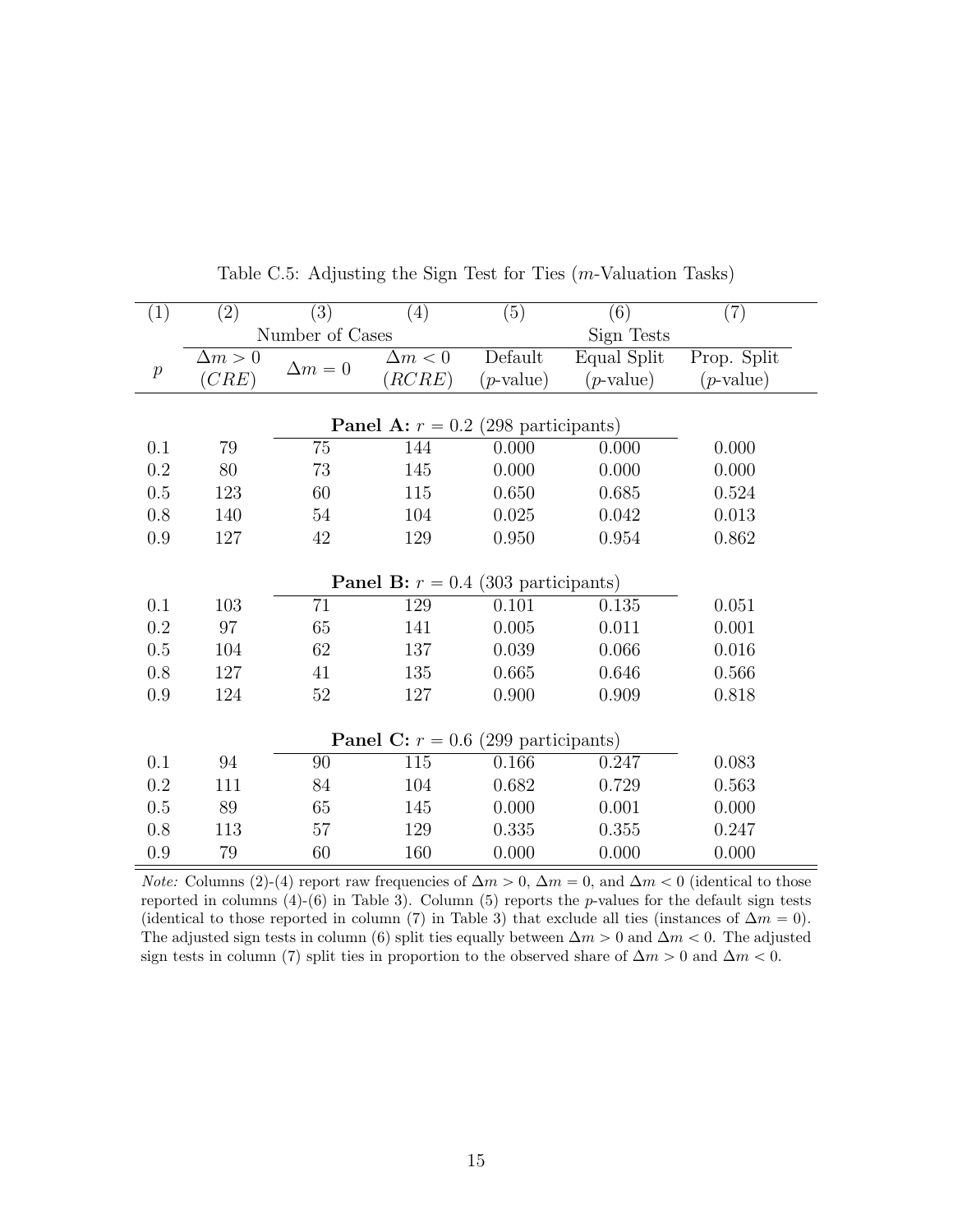| (1)              | (2)            | (3)             | (4)                                          | (5)                | (6)          | (7)                |  |  |  |
|------------------|----------------|-----------------|----------------------------------------------|--------------------|--------------|--------------------|--|--|--|
|                  |                | Number of Cases |                                              |                    | Sign Tests   |                    |  |  |  |
|                  | $\Delta h > 0$ | $\Delta h = 0$  | $\Delta h < 0$                               | Default            | Equal Split  | Prop. Split        |  |  |  |
| $\boldsymbol{p}$ | (CRE)          |                 | (RCRE)                                       | $(p\text{-value})$ | $(p$ -value) | $(p\text{-value})$ |  |  |  |
|                  |                |                 |                                              |                    |              |                    |  |  |  |
|                  |                |                 |                                              |                    |              |                    |  |  |  |
| 0.1              | 100            | 60              | 138                                          | 0.016              | 0.032        | 0.006              |  |  |  |
| 0.2              | 94             | 53              | 151                                          | 0.000              | 0.001        | 0.000              |  |  |  |
| 0.5              | 136            | 81              | 81                                           | 0.000              | 0.001        | 0.000              |  |  |  |
| 0.8              | 174            | 45              | 79                                           | 0.000              | 0.000        | 0.000              |  |  |  |
| 0.9              | 143            | 64              | 91                                           | 0.001              | 0.003        | 0.000              |  |  |  |
|                  |                |                 |                                              |                    |              |                    |  |  |  |
|                  |                |                 | <b>Panel B:</b> $r = 0.4$ (303 participants) |                    |              |                    |  |  |  |
| 0.1              | 82             | 59              | 162                                          | 0.000              | 0.000        | 0.000              |  |  |  |
| 0.2              | 92             | 65              | 146                                          | 0.001              | 0.002        | 0.000              |  |  |  |
| 0.5              | 101            | 70              | 132                                          | 0.049              | 0.085        | 0.021              |  |  |  |
| 0.8              | 148            | 47              | 108                                          | 0.015              | 0.021        | 0.006              |  |  |  |
| 0.9              | 138            | 47              | 118                                          | 0.235              | 0.251        | 0.168              |  |  |  |
|                  |                |                 |                                              |                    |              |                    |  |  |  |
|                  |                |                 | <b>Panel C:</b> $r = 0.6$ (299 participants) |                    |              |                    |  |  |  |
| 0.1              | 100            | 71              | 128                                          | 0.074              | 0.105        | 0.037              |  |  |  |
| 0.2              | 131            | 65              | 103                                          | 0.077              | 0.105        | 0.037              |  |  |  |
| 0.5              | 93             | 85              | 121                                          | 0.065              | 0.105        | 0.021              |  |  |  |
| 0.8              | 136            | 47              | 116                                          | 0.231              | 0.247        | 0.165              |  |  |  |
| 0.9              | 126            | $54\,$          | 119                                          | 0.702              | 0.729        | 0.644              |  |  |  |

Table C.6: Adjusting the Sign Test for Ties (*h*-Valuation Tasks)

*Note:* Columns (2)-(4) report raw frequencies of  $\Delta h > 0$ ,  $\Delta h = 0$ , and  $\Delta h < 0$  (identical to those reported in columns (4)-(6) in Table 4). Column (5) reports the *p*-values for the default sign tests (identical to those reported in column (7) in Table 4) that exclude all ties (instances of  $\Delta h = 0$ ). The adjusted sign tests in column (6) split ties equally between  $\Delta h > 0$  and  $\Delta h < 0$ . The adjusted sign tests in column (7) split ties in proportion to the observed share of  $\Delta h > 0$  and  $\Delta h < 0$ .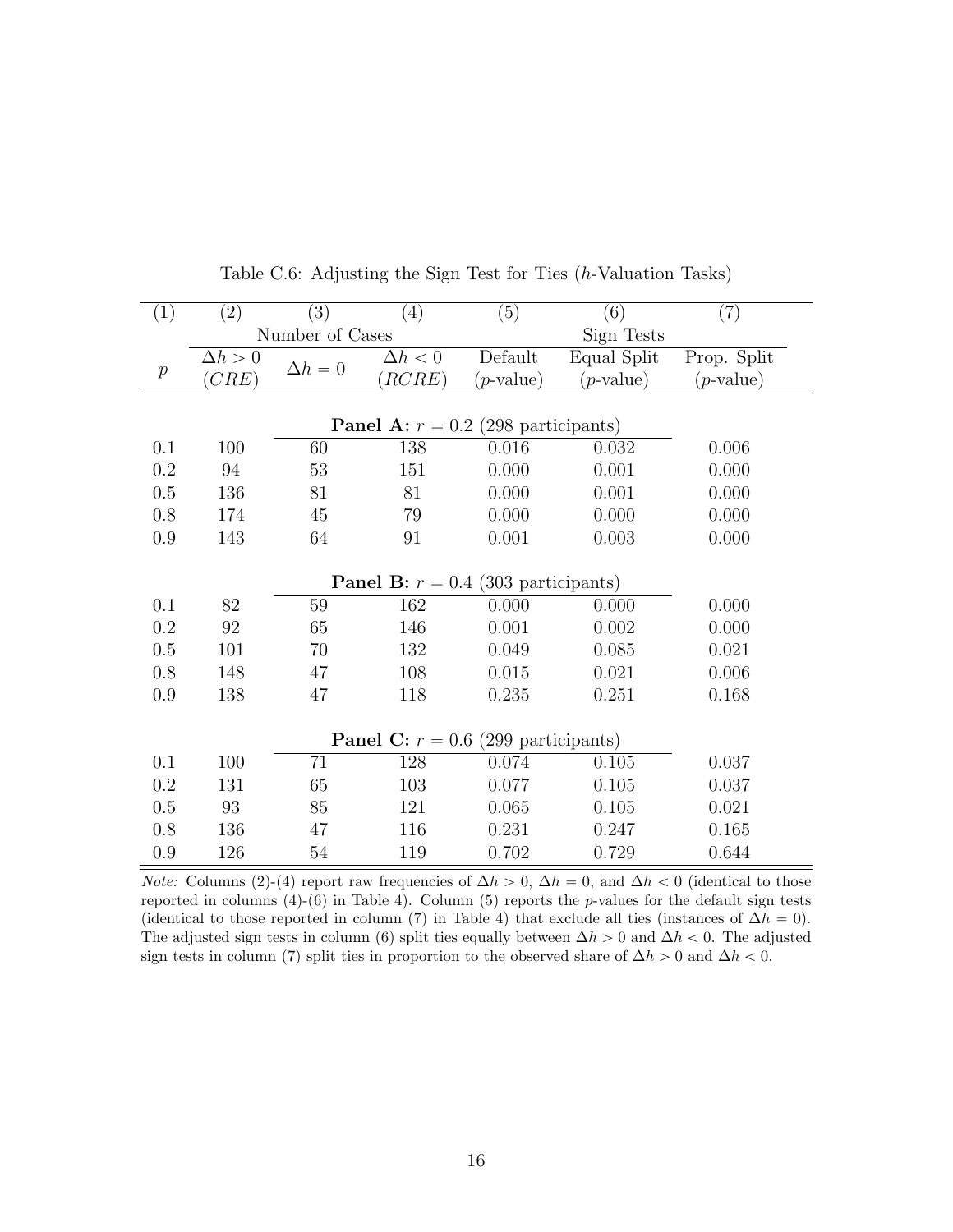Table C.7: Correlations of Risk Premia across Corresponding *m*- and *h*-Valuations

|         | $^{\prime}2)$ | (3)       | $\left(4\right)$                      | (5)       | $\left(6\right)$ | $^{\prime}7)$ | (8)       | $\left( 9\right)$ | 10)                                         | 11)       | 12)       |
|---------|---------------|-----------|---------------------------------------|-----------|------------------|---------------|-----------|-------------------|---------------------------------------------|-----------|-----------|
| Variant | r             |           | <b>Panel A:</b> Pearson's Correlation |           |                  |               |           |                   | <b>Panel B:</b> Spearman's Rank Correlation |           |           |
|         |               | $p = 0.1$ | $p = 0.2$                             | $p = 0.5$ | $p = 0.8$        | $p = 0.9$     | $p = 0.1$ | $p = 0.2$         | $p = 0.5$                                   | $p = 0.8$ | $p = 0.9$ |
| AВ      | 0.2           | $0.19*$   | $0.30*$                               | $0.42*$   | $0.31*$          | $0.34*$       | $0.30*$   | $0.28*$           | $0.36*$                                     | $0.34*$   | $0.35*$   |
| CD      | 0.2           | $0.21*$   | $0.26*$                               | $0.25*$   | $0.21*$          | $0.30*$       | $0.23*$   | $0.26*$           | $0.18*$                                     | $0.22*$   | $0.30*$   |
| AB      | 0.4           | $0.19*$   | $0.25*$                               | $0.34*$   | $0.34*$          | $0.25*$       | $0.34*$   | $0.41*$           | $0.30*$                                     | $0.30*$   | $0.27*$   |
| CD      | 0.4           | 0.03      | 0.11                                  | 0.04      | $0.28*$          | $0.16*$       | $0.23*$   | $0.30*$           | $0.14*$                                     | $0.22*$   | $0.20*$   |
| AВ      | 0.6           | $0.15*$   | $0.25*$                               | $0.44*$   | $0.27*$          | $0.33*$       | $0.33*$   | $0.33*$           | $0.37*$                                     | $0.27*$   | $0.33*$   |
| CD      | 0.6           | $0.19*$   | $0.16*$                               | $0.12*$   | $0.30*$          | $0.22*$       | $0.40*$   | $0.32*$           | $0.17*$                                     | $0.27*$   | $0.22*$   |

*Note:* Correlations between  $m_x/H$  and  $M/h_x$  (where  $H = 30$  and  $M = p30$ ) for each of the 30 combinations of  $(p, r)$  and  $x \in \{AB, CD\}$ . Panel A reports Pearson's correlations; panel B reports Spearman's rank correlations. <sup>\*</sup> denotes that a correlation is statistically significant at the 5-percent level.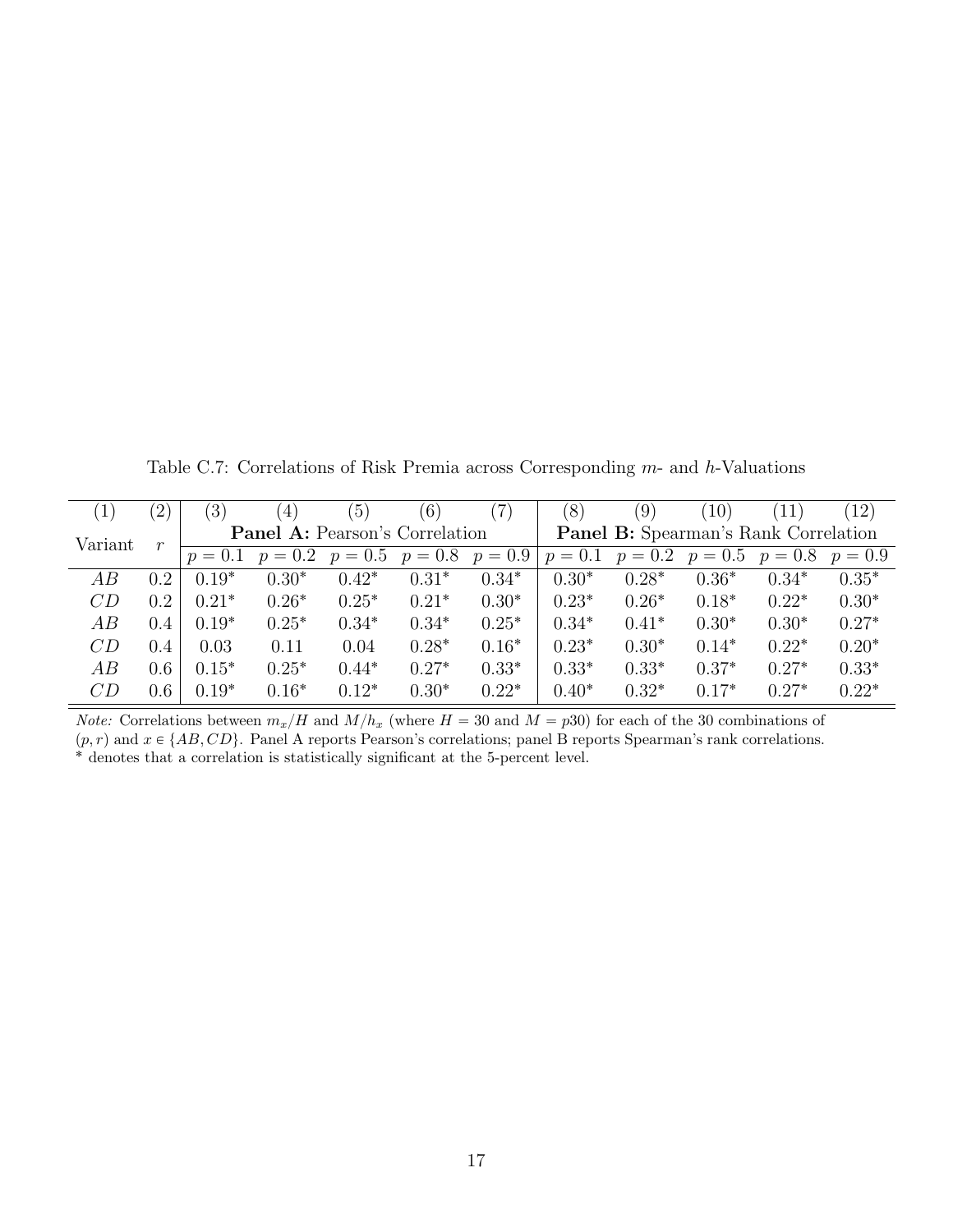|                        | <b>Panel A:</b> Correlations of $pH - \overline{m}$ across p <b>Panel B:</b> Correlations of $\Delta m$ across p |          |                 |         |      |               |          |                 |         |      |  |
|------------------------|------------------------------------------------------------------------------------------------------------------|----------|-----------------|---------|------|---------------|----------|-----------------|---------|------|--|
|                        |                                                                                                                  |          | $p =$           |         |      |               |          | $p =$           |         |      |  |
|                        | 0.1                                                                                                              | $0.2\,$  | $0.5\,$         | 0.8     | 0.9  | 0.1           | $0.2\,$  | $0.5\,$         | 0.8     | 0.9  |  |
|                        |                                                                                                                  |          | (i) $r = 0.2$   |         |      | (i) $r = 0.2$ |          |                 |         |      |  |
|                        |                                                                                                                  |          |                 |         |      |               |          |                 |         |      |  |
| $p = 0.1$              | 1.00                                                                                                             |          |                 |         |      | 1.00          |          |                 |         |      |  |
| $p = 0.2$              | $0.61*$                                                                                                          | 1.00     |                 |         |      | $0.16*$       | 1.00     |                 |         |      |  |
| $p = 0.5 \quad 0.42^*$ |                                                                                                                  | $0.43*$  | 1.00            |         |      | 0.01          | $0.15*$  | 1.00            |         |      |  |
| $p = 0.8$ 0.12         |                                                                                                                  | $0.20*$  | $0.33*$         | 1.00    |      | 0.06          | 0.11     | 0.11            | 1.00    |      |  |
| $p = 0.9$              | 0.09                                                                                                             | 0.11     | $0.26*$         | $0.53*$ | 1.00 | 0.03          | $0.13\,$ | $0.16*$         | $0.25*$ | 1.00 |  |
| (ii) $r = 0.4$         |                                                                                                                  |          |                 |         |      |               |          | (ii) $r = 0.4$  |         |      |  |
|                        |                                                                                                                  |          |                 |         |      |               |          |                 |         |      |  |
| $p = 0.1$              | 1.00                                                                                                             |          |                 |         |      | 1.00          |          |                 |         |      |  |
| $p = 0.2$              | $0.56^{\ast}$                                                                                                    | 1.00     |                 |         |      | 0.05          | 1.00     |                 |         |      |  |
| $p = 0.5 \quad 0.33^*$ |                                                                                                                  | $0.37*$  | 1.00            |         |      | $0.10\,$      | $0.16*$  | 1.00            |         |      |  |
| $p = 0.8$ 0.08         |                                                                                                                  | $0.15*$  | $0.37*$         | 1.00    |      | 0.08          | $0.16*$  | $0.31*$         | 1.00    |      |  |
| $p = 0.9$              | 0.05                                                                                                             | 0.15     | $0.32*$         | $0.54*$ | 1.00 | $0.08\,$      | 0.07     | $0.21*$         | $0.28*$ | 1.00 |  |
|                        |                                                                                                                  |          | (iii) $r = 0.6$ |         |      |               |          | (iii) $r = 0.6$ |         |      |  |
|                        |                                                                                                                  |          |                 |         |      |               |          |                 |         |      |  |
| $p = 0.1$              | 1.00                                                                                                             |          |                 |         |      | 1.00          |          |                 |         |      |  |
| $p = 0.2$              | $0.61*$                                                                                                          | 1.00     |                 |         |      | 0.09          | 1.00     |                 |         |      |  |
| $p = 0.5$              | $0.40*$                                                                                                          | $0.49*$  | 1.00            |         |      | 0.04          | $-0.04$  | 1.00            |         |      |  |
| $p = 0.8$              | 0.09                                                                                                             | $0.26*$  | $0.40*$         | 1.00    |      | 0.10          | 0.00     | 0.04            | 1.00    |      |  |
| $p = 0.9$              | 0.06                                                                                                             | $0.13\,$ | $0.28*$         | $0.49*$ | 1.00 | 0.10          | $-0.09$  | 0.09            | $0.19*$ | 1.00 |  |

Table C.8: Correlations across *p* for Paired *m*-Valuation Tasks

*Note:* Spearman's rank correlations of  $pH - \overline{m}$  across  $p$  (panel A) and of  $\Delta m$  across  $p$  (panel B) for the 15 paired *m*-valuation tasks. ˚ denotes that a correlation is statistically significant at the 5-percent level.

Table C.9: Correlations of Value Differences across Corresponding  $m$ - and  $h$ -Valuations

|     | $\mathbf{2}^{\mathbf{\cdot}}$ | (3)       | 4                                     | $\lceil 5 \rceil$ | (6)       |           | 8                                           | (9)       | 10)       |           |
|-----|-------------------------------|-----------|---------------------------------------|-------------------|-----------|-----------|---------------------------------------------|-----------|-----------|-----------|
| r   |                               |           | <b>Panel A:</b> Pearson's Correlation |                   |           |           | <b>Panel B:</b> Spearman's Rank Correlation |           |           |           |
|     | $p = 0.1$                     | $p = 0.2$ | $p = 0.5$                             | $p = 0.8$         | $p = 0.9$ | $p = 0.1$ | $p = 0.2$                                   | $p = 0.5$ | $p = 0.8$ | $p = 0.9$ |
| 0.2 | 0.10                          | $0.16*$   | $0.19*$                               | $0.29*$           | $0.28*$   | $0.13*$   | 0.10                                        | $0.12*$   | $0.32*$   | $0.30*$   |
| 0.4 | $-0.01$                       | 0.08      | $0.17*$                               | $0.26*$           | $0.16*$   | $0.12*$   | $0.15*$                                     | $0.15*$   | $0.24*$   | $0.14*$   |
| 0.6 | $-0.02$                       | 0.01      | $0.28*$                               | $0.20*$           | $0.20*$   | 0.02      | $-0.00$                                     | $0.24*$   | $0.14*$   | $0.14*$   |

*Note:* Correlations between  $(m_{CD}/H - m_{AB}/H)$  and  $(M/h_{CD} - M/h_{AB})$  (where  $H = 30$  and  $M = p30$ ) for each of the 15 combinations of  $(p, r)$ . Panel A reports Pearson's correlations; panel B reports Spearman's rank correlations. ˚ denotes that a correlation is statistically significant at the 5-percent level.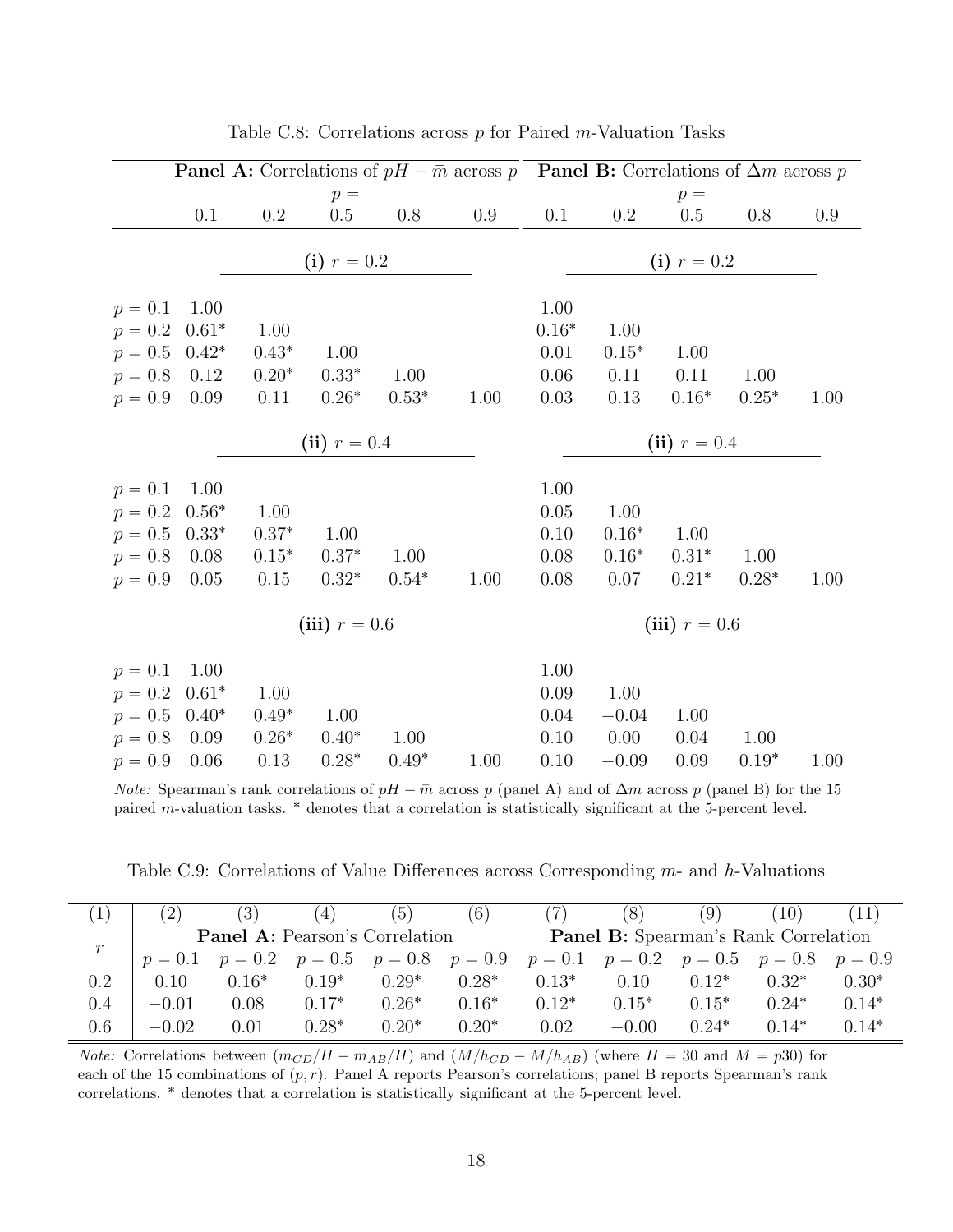| (1)              | $\overline{(2)}$ | $\overline{(3)}$         | $\overline{(4)}$  | $\overline{(5)}$   | $\overline{(6)}$ | (7)                | $\overline{(8)}$       | $\left( 9\right)$ | (10)               | (11)           | $\overline{(12)}$     |
|------------------|------------------|--------------------------|-------------------|--------------------|------------------|--------------------|------------------------|-------------------|--------------------|----------------|-----------------------|
| $\,r\,$          | $\boldsymbol{p}$ | $\cal M$                 | Mean $\bar{m}$    | Mean<br>$\Delta m$ | AC               | AD<br>(CRE)        | BC<br>(RCRE)           | BD                | $CRE - RCRE$       | $p$ -value     | $\boldsymbol{N}$      |
| $\overline{0.2}$ | 0.1              | 1                        | 8.41              | $-0.46$            | 9.0              | 7.7                | 6.4                    | 76.9              | $\overline{1.3}$   | 0.765          | $\overline{78}$       |
| $\rm 0.2$        | $0.1\,$          | $\sqrt{3}$               | $7.93\,$          | $-2.27$            | 30.7             | $16.0\,$           | $\rm 9.3$              | $44.0\,$          | 6.7                | 0.254          | $75\,$                |
| 0.2              | 0.1              | $\bf 5$                  | 8.38              | $-1.15$            | 70.6             | 11.8               | 10.3                   | 7.4               | $1.5\,$            | 0.798          | 68                    |
| 0.2              | 0.1              | $8\,$                    | 7.64              | $-2.30$            | 87.0             | $6.5\,$            | $3.9\,$                | $2.6\,$           | 2.6                | 0.483          | $77\,$                |
| 0.2              | 0.2              | 1                        | 10.26             | $-1.49$            | $2.6\,$          | $6.5\,$            | $2.6\,$                | $88.3\,$          | $3.9\,$            | 0.260          | 77                    |
| 0.2              | 0.2              | 4                        | 9.80              | $-1.68$            | 31.6             | 7.9                | 27.6                   | 32.9              | $-19.7$            | 0.003          | 76                    |
| 0.2<br>0.2       | 0.2<br>0.2       | 7                        | 10.25             | $-0.83$            | 40.3             | 9.7                | $27.8\,$               | 22.2<br>2.7       | $-18.1$            | 0.011          | $72\,$                |
| $0.2\,$          | 0.5              | $10\,$<br>$\bf 5$        | 10.12<br>16.42    | $-1.10$<br>0.69    | 84.9<br>$3.4\,$  | 4.1<br>10.3        | $8.2\,$<br>9.2         | 77.0              | $-4.1$<br>1.1      | 0.321<br>0.810 | 73<br>87              |
| 0.2              | $0.5\,$          | $8\,$                    | 15.68             | 0.19               | $10.2\,$         | 18.6               | 16.9                   | 54.2              | 1.7                | 0.829          | 59                    |
| 0.2              | 0.5              | 11                       | 16.57             | $0.09\,$           | 24.7             | 13.6               | 21.0                   | 40.7              | $-7.4$             | 0.259          | 81                    |
| 0.2              | 0.5              | 14                       | 14.98             | $-0.93$            | 39.4             | 22.5               | 21.1                   | 16.9              | 1.4                | 0.859          | 71                    |
| 0.2              | 0.8              | $8\,$                    | 20.49             | $-0.16$            | 1.5              | 9.0                | 13.4                   | 76.1              | $-4.5\,$           | 0.443          | 67                    |
| 0.2              | 0.8              | 12                       | 19.83             | $0.58\,$           | $9.9\,$          | $22.5\,$           | 4.2                    | 63.4              | 18.3               | $0.002\,$      | 71                    |
| 0.2              | 0.8              | $16\,$                   | 19.95             | $2.46\,$           | 14.8             | 18.5               | 11.1                   | $55.6\,$          | $7.4\,$            | 0.223          | 81                    |
| 0.2              | 0.8              | $20\,$                   | 19.96             | 0.89               | $25.3\,$         | $39.2\,$           | 15.2                   | $20.3\,$          | 24.1               | 0.003          | 79                    |
| 0.2              | 0.9              | 10                       | 21.70             | $-0.91$            | $6.3\,$          | $\!\!\!\!\!8.9$    | $6.3\,$                | $78.5\,$          | $2.5\,$            | 0.567          | 79                    |
| 0.2              | 0.9              | 14                       | 23.20             | $-1.61$            | $2.4\,$          | $13.1\,$           | 7.1                    | 77.4              | 6.0                | 0.227          | 84                    |
| 0.2              | 0.9              | 18                       | 21.08             | $-2.41$            | 7.1              | $24.3\,$           | 14.3                   | $54.3\,$          | 10.0               | 0.180          | 70                    |
| 0.2              | 0.9              | 22                       | 22.02             | $-0.94$            | 16.9             | 36.9               | $\,9.2$                | 36.9              | 27.7               | 0.001          | 65                    |
| 0.4              | 0.1              | $\overline{1}$           | 7.71              | $-0.80$            | 11.4             | 13.9               | 7.6                    | 67.1              | 6.3                | 0.228          | 79                    |
| 0.4              | 0.1              | $\sqrt{3}$               | 6.53              | $-0.27$            | 63.6             | $6.5\,$            | 6.5                    | 23.4              | 0.0                | 1.000          | $77\,$                |
| 0.4<br>0.4       | 0.1<br>0.1       | $\bf 5$<br>$8\,$         | 6.69<br>7.02      | $-0.62$<br>$-0.90$ | 75.3<br>93.1     | $9.0\,$<br>$0.0\,$ | 6.7<br>$5.2\,$         | $9.0\,$<br>1.7    | 2.2<br>$-5.2$      | 0.596<br>0.083 | 89<br>58              |
| 0.4              | $\rm 0.2$        | $\mathbf{1}$             | 8.86              | $-0.61$            | $9.0\,$          | $10.1\,$           | $3.4\,$                | $77.5\,$          | 6.7                | 0.083          | 89                    |
| 0.4              | 0.2              | $\,4\,$                  | $8.95\,$          | $-2.20$            | 32.9             | 14.5               | 18.4                   | $34.2\,$          | $-3.9$             | 0.552          | 76                    |
| 0.4              | 0.2              | $\,7$                    | 9.74              | $-0.78$            | $70.1\,$         | $7.5\,$            | 11.9                   | $10.4\,$          | $-4.5\,$           | 0.409          | 67                    |
| 0.4              | $\rm 0.2$        | 10                       | 7.52              | $-1.00$            | 88.7             | $\!\!\!\!\!8.5$    | $2.8\,$                | 0.0               | $5.6\,$            | 0.159          | 71                    |
| 0.4              | 0.5              | 5                        | $13.89\,$         | 0.48               | 17.9             | $4.8\,$            | 16.7                   | 60.7              | $-11.9$            | 0.018          | 84                    |
| 0.4              | 0.5              | $8\,$                    | 13.52             | $-1.26$            | 13.8             | $12.5\,$           | $27.5\,$               | 46.2              | $-15.0\,$          | 0.033          | 80                    |
| 0.4              | 0.5              | 11                       | 14.90             | $-2.32$            | $32.2\,$         | 13.6               | $27.1\,$               | 27.1              | $-13.6$            | 0.103          | 59                    |
| 0.4              | 0.5              | $14\,$                   | 13.46             | $-2.14$            | 46.2             | 11.2               | 21.2                   | 21.2              | $-10.0\,$          | 0.117          | 80                    |
| 0.4              | 0.8              | $8\,$                    | 19.13             | $-1.78$            | $2.5\,$          | 16.5               | $1.3\,$                | 79.7              | 15.2               | 0.001          | 79                    |
| 0.4              | 0.8              | 12                       | 19.15             | $-0.77$            | $6.3\,$          | 19.0               | 12.7                   | $62.0\,$          | $6.3\,$            | 0.320          | 79                    |
| 0.4              | 0.8              | 16                       | 18.47             | $-0.97$            | 10.3             | 26.9               | 12.8                   | 50.0              | 14.1               | 0.048          | 78                    |
| 0.4              | 0.8              | $20\,$                   | 18.94             | 1.45               | 31.3             | 40.3               | $7.5\,$                | 20.9              | 32.8               | 0.000          | 67                    |
| 0.4              | 0.9              | 10                       | 21.75             | 0.54               | 5.6              | 13.5               | $2.2\,$                | 78.7              | 11.2               | 0.007          | 89                    |
| 0.4              | $\rm 0.9$        | 14                       | $22.30\,$         | 0.12               | $4.6\,$          | $12.3\,$           | $4.6\,$                | $78.5\,$          | 7.7                | 0.133          | $65\,$                |
| 0.4              | 0.9              | 18                       | 20.51             | $-0.29$            | 4.0              | 17.3               | 6.7                    | 72.0              | 10.7               | 0.059          | 75                    |
| 0.4<br>0.6       | 0.9<br>0.1       | $22\,$<br>$\overline{1}$ | $21.37\,$<br>6.82 | $-1.09$<br>$-0.25$ | 36.5<br>15.5     | $32.4\,$<br>15.5   | 13.5<br>9.9            | 17.6<br>59.2      | 18.9<br>5.6        | 0.015<br>0.349 | 74<br>$\overline{71}$ |
| 0.6              | $0.1\,$          | $\,3$                    | 6.68              | $-0.94$            | $51.5\,$         | 8.8                | 11.8                   | 27.9              | $-2.9$             | $0.597\,$      | 68                    |
| $0.6\,$          | $0.1\,$          | $\bf 5$                  | 6.23              | $-1.17$            | 72.7             | $7.8\,$            | $5.2\,$                | 14.3              | $2.6\,$            | 0.531          | $77\,$                |
| 0.6              | 0.1              | $8\,$                    | 6.37              | $0.30\,$           | 78.3             | $9.6\,$            | 8.4                    | $3.6\,$           | 1.2                | 0.798          | 83                    |
| 0.6              | 0.2              | $\mathbf{1}$             | 8.39              | 1.15               | 6.1              | 7.6                | 1.5                    | 84.8              | 6.1                | 0.103          | 66                    |
| 0.6              | $\rm 0.2$        | $\overline{4}$           | 9.12              | $-1.15$            | 37.7             | 11.5               | 16.4                   | 34.4              | $-4.9\,$           | 0.471          | 61                    |
| 0.6              | $0.2\,$          | $\overline{7}$           | 8.68              | 0.17               | 72.8             | $10.9\,$           | 6.5                    | 9.8               | 4.3                | 0.320          | $\boldsymbol{92}$     |
| 0.6              | $\rm 0.2$        | 10                       | 8.41              | 0.24               | 88.8             | $5.0\,$            | 2.5                    | $3.8\,$           | 2.5                | 0.418          | $80\,$                |
| 0.6              | 0.5              | $\bf 5$                  | 14.54             | $-2.62$            | 14.3             | $5.2\,$            | $22.1\,$               | 58.4              | $-16.9$            | 0.004          | $77\,$                |
| 0.6              | $0.5\,$          | $8\,$                    | 12.79             | $-2.14$            | 15.3             | 16.7               | $30.6\,$               | 37.5              | $-13.9$            | 0.086          | $72\,$                |
| 0.6              | $0.5\,$          | 11                       | 13.27             | $-2.13$            | $38.9\,$         | $13.3\,$           | 24.4                   | 23.3              | $-11.1$            | 0.086          | $90\,$                |
| 0.6              | $0.5\,$          | 14                       | 12.57             | $-1.07$            | 45.0             | 10.0               | 21.7                   | $23.3\,$          | $-11.7$            | 0.109          | 60                    |
| 0.6              | 0.8              | $8\,$                    | 18.29             | $-1.49$            | 4.3              | 7.6                | 5.4                    | 82.6              | $2.2\,$            | 0.567          | $\boldsymbol{92}$     |
| 0.6              | 0.8              | $12\,$                   | 18.37             | $-1.35$            | 10.1             | 16.5               | $\ \, 8.9$             | 64.6              | 7.6                | 0.181          | 79                    |
| $0.6\,$          | $0.8\,$          | $16\,$                   | $19.33\,$         | $-2.19$            | 11.8             | 19.1               | 17.6                   | 51.5              | $1.5\,$            | 0.843          | 68                    |
| 0.6              | 0.8              | $20\,$                   | 19.23             | $0.28\,$           | 45.0             | 21.7               | 15.0                   | 18.3              | 6.7                | $0.398\,$      | 60                    |
| 0.6              | $\rm 0.9$        | 10                       | 20.74             | $-3.40$            | $\!\!\!\!\!8.3$  | $6.9\,$            | $2.8\,$                | $81.9\,$<br>72.2  | $4.2\,$<br>$2.5\,$ | 0.260<br>0.620 | $72\,$<br>$79\,$      |
| 0.6<br>0.6       | 0.9<br>0.9       | 14<br>18                 | 22.65<br>21.99    | $-0.14$<br>$-2.23$ | 7.6<br>$7.7\,$   | 11.4<br>26.9       | $\!\!\!\!\!8.9$<br>9.0 | 56.4              | 17.9               | 0.007          | 78                    |
| 0.6              | 0.9              | $22\,$                   | 22.70             | $-2.54$            | 17.1             | 34.3               | 15.7                   | 32.9              | 18.6               | 0.027          | 70                    |
|                  |                  |                          |                   |                    |                  |                    |                        |                   |                    |                |                       |

Table C.10: Summary of Choice Patterns: Experiments Linked to *m*-Valuations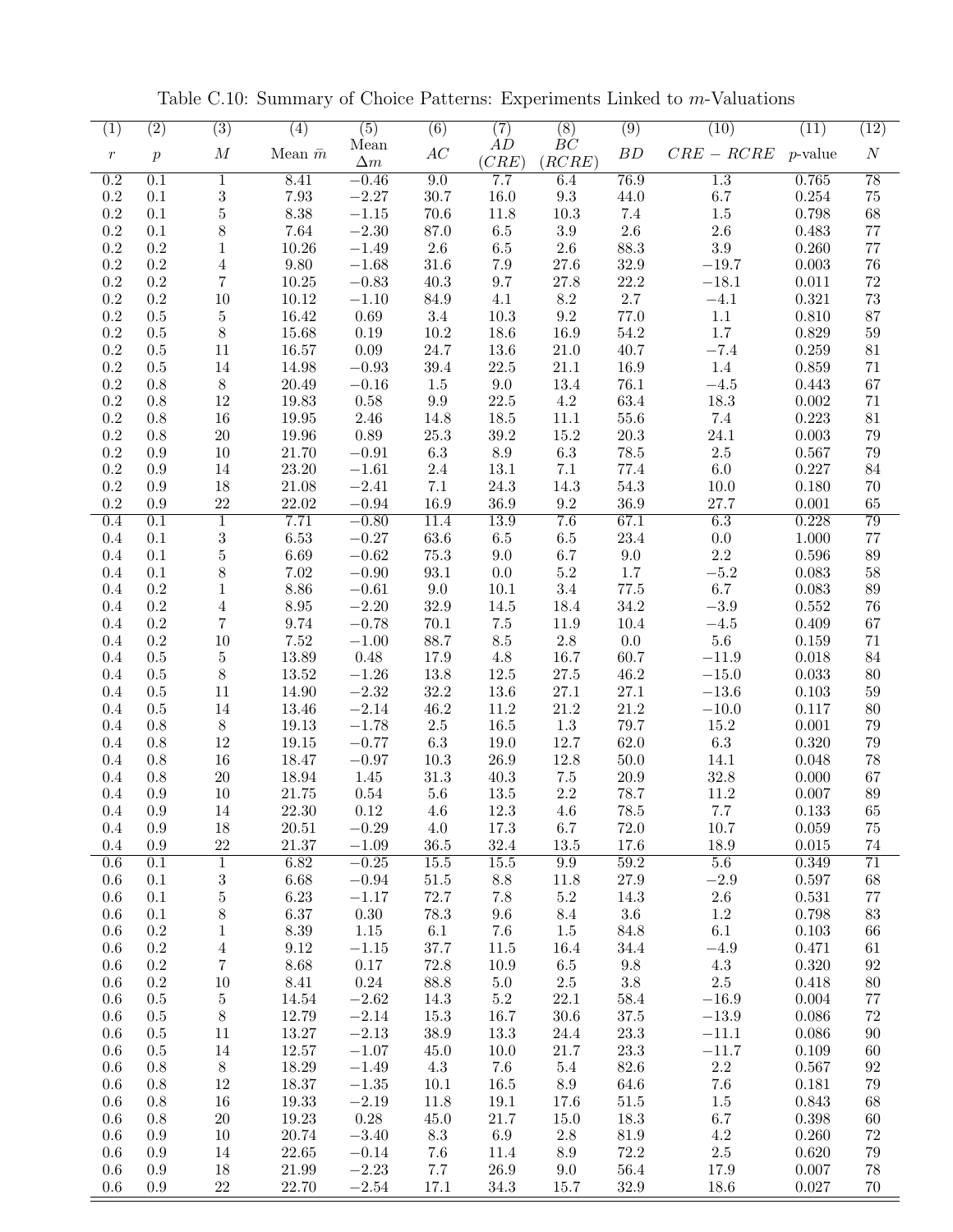| (1)              | $\overline{(2)}$ | $\overline{(3)}$ | $\overline{(4)}$ | $\overline{(5)}$               | $\overline{(6)}$ | (7)             | $\overline{(8)}$ | $\left( 9\right)$ | (10)            | $\overline{(11)}$ | $\overline{(12)}$ |
|------------------|------------------|------------------|------------------|--------------------------------|------------------|-----------------|------------------|-------------------|-----------------|-------------------|-------------------|
|                  |                  |                  |                  |                                |                  | AD              | BC               |                   |                 |                   |                   |
| $\,r\,$          | $\boldsymbol{p}$ | $\boldsymbol{H}$ |                  | Mean $\bar{h}$ Mean $\Delta h$ | AC               | (CRE)           | (RCRE)           | BD                | $CRE - RCRE$    | <i>p</i> -value   | $\boldsymbol{N}$  |
| $\overline{0.2}$ | 0.1              | $\overline{13}$  | 20.99            | $-1.85$                        | 63.5             | 14.9            | 13.5             | 8.1               | 1.4             | 0.829             | $\overline{74}$   |
|                  |                  |                  |                  |                                |                  |                 |                  |                   |                 |                   |                   |
| $\rm 0.2$        | $0.1\,$          | $20\,$           | 21.10            | $-1.31$                        | $38.6\,$         | 13.3            | 16.9             | $31.3\,$          | $-3.6\,$        | 0.552             | 83                |
| 0.2              | $0.1\,$          | $25\,$           | $20.57\,$        | $-0.85$                        | 39.7             | $19.1\,$        | $10.3\,$         | $30.9\,$          | $\!\!\!\!\!8.8$ | 0.182             | $68\,$            |
| 0.2              | 0.1              | $30\,$           | 20.59            | $-2.67$                        | $35.6\,$         | $9.6\,$         | 17.8             | $37.0\,$          | $-8.2$          | 0.182             | $73\,$            |
| 0.2              | 0.2              | $20\,$           | 22.54            | $-2.57$                        | $52.2\,$         | $23.2\,$        | $20.3\,$         | $4.3\,$           | 2.9             | 0.718             | 69                |
| 0.2              | 0.2              | 25               | 23.35            | $-1.18$                        | 49.3             | $8.2\,$         | $20.5\,$         | 21.9              | $-12.3$         | 0.049             | 73                |
| 0.2              | 0.2              | $30\,$           | 23.58            | $-1.65$                        | 51.4             | $\!\!\!\!\!8.3$ | 18.1             | 22.2              | $-9.7$          | 0.109             | $72\,$            |
|                  |                  |                  |                  |                                |                  |                 |                  |                   |                 |                   |                   |
| 0.2              | $\rm 0.2$        | $35\,$           | 24.41            | $-2.35$                        | $35.7\,$         | $13.1\,$        | $22.6\,$         | $28.6\,$          | $\!-9.5$        | 0.145             | 84                |
| 0.2              | 0.5              | $30\,$           | 30.80            | $3.46\,$                       | 57.7             | 22.5            | 11.3             | $8.5\,$           | 11.3            | 0.103             | 71                |
| $0.2\,$          | 0.5              | $35\,$           | 29.90            | 1.60                           | $37.2\,$         | 14.1            | 14.1             | 34.6              | 0.0             | 1.000             | $78\,$            |
| 0.2              | 0.5              | 40               | 29.65            | 0.83                           | 12.5             | 23.6            | 19.4             | 44.4              | 4.2             | 0.594             | 72                |
| $0.2\,$          | 0.5              | 45               | 28.79            | 0.77                           | 15.6             | 10.4            | 23.4             | 50.6              | $-13.0$         | 0.049             | $77\,$            |
| 0.2              | $0.8\,$          | $33\,$           | 34.58            | 5.23                           | 30.0             | 41.7            | 13.3             | 15.0              | 28.3            | 0.002             | 60                |
| $\rm 0.2$        | 0.8              | $38\,$           | 33.72            | 5.70                           | $26.9\,$         | 32.8            | 11.9             | $28.4\,$          | $20.9\,$        | 0.010             | 67                |
|                  |                  |                  | 34.86            | 3.74                           | $11.9\,$         | $31.7\,$        |                  | 47.5              | 22.8            |                   |                   |
| $0.2\,$          | 0.8              | 45               |                  |                                |                  |                 | 8.9              |                   |                 | 0.000             | 101               |
| 0.2              | 0.8              | $52\,$           | $34.15\,$        | $3.01\,$                       | $10.0\,$         | 17.1            | $8.6\,$          | 64.3              | $8.6\,$         | 0.159             | $70\,$            |
| 0.2              | 0.9              | $35\,$           | 33.31            | 0.17                           | 22.2             | 30.6            | 18.1             | 29.2              | 12.5            | 0.129             | $72\,$            |
| 0.2              | 0.9              | 40               | 35.30            | 2.26                           | 9.2              | 19.7            | 15.8             | 55.3              | $3.9\,$         | 0.567             | 76                |
| 0.2              | 0.9              | 47               | 34.70            | 4.03                           | 6.7              | $25.3\,$        | $5.3\,$          | 62.7              | 20.0            | 0.001             | $75\,$            |
| 0.2              | 0.9              | $54\,$           | 36.10            | 1.89                           | 4.0              | 17.3            | 8.0              | 70.7              | 9.3             | 0.109             | 75                |
| 0.4              | 0.1              | 13               | 21.38            | $-2.97$                        | 72.7             | 10.2            | 5.7              | 11.4              | 4.5             | 0.288             | 88                |
|                  |                  |                  |                  |                                |                  |                 |                  |                   |                 |                   |                   |
| 0.4              | $0.1\,$          | $20\,$           | $23.86\,$        | $-0.48$                        | 61.7             | 13.3            | $\!\!\!\!\!8.3$  | 16.7              | $5.0\,$         | 0.410             | 60                |
| 0.4              | 0.1              | $25\,$           | $23.56\,$        | $-3.84$                        | 56.7             | $\!\!\!\!\!8.9$ | 11.1             | $23.3\,$          | $-2.2$          | 0.640             | 90                |
| 0.4              | 0.1              | $30\,$           | 22.45            | $-2.00$                        | 33.8             | 12.3            | 16.9             | 36.9              | $-4.6$          | 0.496             | 65                |
| 0.4              | $\rm 0.2$        | $20\,$           | $25.97\,$        | $-1.75$                        | 73.9             | 10.1            | 10.1             | $5.8\,$           | 0.0             | 1.000             | 69                |
| 0.4              | $\rm 0.2$        | $25\,$           | 25.68            | $-1.54$                        | $57.9\,$         | $10.5\,$        | 15.8             | 15.8              | $-5.3$          | 0.443             | 57                |
| 0.4              | $0.2\,$          | $30\,$           | 25.81            | $-2.37$                        | 62.7             | 8.4             | 12.0             | 16.9              | $-3.6$          | 0.470             | $83\,$            |
| 0.4              | $\rm 0.2$        | $35\,$           | 23.97            | $-0.80$                        | $51.1\,$         | 12.8            | $11.7\,$         | $24.5\,$          | 1.1             | $0.836\,$         | 94                |
|                  |                  |                  |                  |                                |                  |                 |                  |                   |                 |                   |                   |
| 0.4              | 0.5              | $30\,$           | 30.67            | $-3.69$                        | 65.4             | 12.8            | 17.9             | $3.8\,$           | $-5.1$          | 0.418             | 78                |
| 0.4              | 0.5              | $35\,$           | 30.14            | $-0.57$                        | 41.5             | 17.1            | $22.0\,$         | $19.5\,$          | $-4.9$          | 0.483             | 82                |
| 0.4              | $0.5\,$          | 40               | 31.00            | $-0.24$                        | 41.2             | 13.2            | $25.0\,$         | 20.6              | $-11.8$         | 0.117             | 68                |
| 0.4              | 0.5              | 45               | 31.76            | 0.44                           | 33.3             | $9.3\,$         | $29.3\,$         | 28.0              | $-20.0\,$       | 0.005             | $75\,$            |
| 0.4              | 0.8              | $33\,$           | 35.02            | 1.99                           | 43.2             | 31.1            | 2.7              | 23.0              | 28.4            | 0.000             | $74\,$            |
| 0.4              | 0.8              | $38\,$           | $35.37\,$        | 4.00                           | 16.9             | $46.5\,$        | 8.5              | $28.2\,$          | $38.0\,$        | 0.000             | 71                |
| 0.4              | 0.8              | 45               | 35.96            | 1.08                           | 14.9             | 24.1            | 19.5             | 41.4              | 4.6             | 0.520             | $87\,$            |
|                  |                  |                  |                  |                                |                  |                 |                  |                   |                 |                   |                   |
| 0.4              | 0.8              | $52\,$           | 34.05            | 0.48                           | 11.3             | 15.5            | 9.9              | 63.4              | 5.6             | 0.349             | 71                |
| 0.4              | 0.9              | 35               | 35.76            | 0.41                           | 26.0             | 28.8            | 8.2              | 37.0              | 20.5            | 0.003             | 73                |
| 0.4              | $0.9\,$          | $40\,$           | $33.84\,$        | $1.95\,$                       | $13.2\,$         | $26.3\,$        | 7.9              | $52.6\,$          | $18.4\,$        | 0.005             | $76\,$            |
| 0.4              | 0.9              | 47               | 35.18            | $0.39\,$                       | $4.2\,$          | 23.6            | 9.7              | 62.5              | $13.9\,$        | 0.040             | $72\,$            |
| 0.4              | 0.9              | $54\,$           | $35.59\,$        | 1.65                           | $8.5\,$          | $23.2\,$        | 6.1              | 62.2              | 17.1            | 0.004             | $82\,$            |
| 0.6              | 0.1              | $\overline{13}$  | 21.05            | 0.34                           | 73.5             | 4.4             | 10.3             | 11.8              | $-5.9$          | 0.208             | 68                |
| 0.6              | 0.1              | $20\,$           | $22.85\,$        | $-1.01$                        | 60.6             | $9.9\,$         | $11.3\,$         | 18.3              | $-1.4$          | 0.798             | 71                |
| $0.6\,$          | 0.1              | $25\,$           | 23.33            | $-0.56$                        | 49.4             | 13.6            | 13.6             | $23.5\,$          | $0.0\,$         | $1.000\,$         | $81\,$            |
|                  |                  |                  | 24.09            |                                |                  | 12.7            |                  |                   | 2.5             |                   |                   |
| $0.6\,$          | $0.1\,$          | $30\,$           |                  | $-1.57$                        | 54.4             |                 | 10.1             | $22.8\,$          |                 | 0.640             | $79\,$            |
| 0.6              | $0.2\,$          | $20\,$           | 25.94            | 0.79                           | 74.6             | $11.3\,$        | 7.0              | 7.0               | $4.2\,$         | 0.409             | $71\,$            |
| 0.6              | $\rm 0.2$        | $25\,$           | 23.64            | 1.07                           | 66.3             | 8.4             | $12.0\,$         | $13.3\,$          | $-3.6\,$        | 0.470             | $83\,$            |
| 0.6              | $\rm 0.2$        | $30\,$           | $25.51\,$        | $0.80\,$                       | $60.6\,$         | 15.2            | 7.6              | 16.7              | 7.6             | $0.199\,$         | 66                |
| 0.6              | $\rm 0.2$        | $35\,$           | 23.85            | $0.63\,$                       | 48.1             | 17.7            | 13.9             | 20.3              | $3.8\,$         | $0.552\,$         | 79                |
| 0.6              | 0.5              | $30\,$           | 30.22            | $-1.77$                        | 64.2             | 17.3            | 11.1             | 7.4               | $6.2\,$         | $0.300\,$         | 81                |
| 0.6              | 0.5              | $35\,$           | 31.13            | $-2.06$                        | 50.7             | 6.0             | $29.9\,$         | 13.4              | $-23.9$         | $0.001\,$         | 67                |
| 0.6              | $0.5\,$          | 40               | $30.57\,$        | 0.47                           | $32.9\,$         | 8.9             | $27.8\,$         | 30.4              | $-19.0$         | 0.005             | $79\,$            |
|                  |                  |                  |                  |                                |                  |                 |                  |                   |                 |                   |                   |
| 0.6              | $0.5\,$          | 45               | 30.23            | 0.40                           | 36.1             | 8.3             | 20.8             | 34.7              | $-12.5$         | 0.049             | $72\,$            |
| 0.6              | 0.8              | $33\,$           | $34.55\,$        | $2.20\,$                       | 53.3             | 16.0            | 18.7             | 12.0              | $-2.7$          | 0.698             | $75\,$            |
| 0.6              | 0.8              | $38\,$           | 33.66            | 1.13                           | $33.9\,$         | 12.9            | $27.4\,$         | 25.8              | $-14.5$         | 0.072             | $62\,$            |
| 0.6              | 0.8              | 45               | 35.81            | $0.32\,$                       | 14.8             | $12.5\,$        | 19.3             | $53.4\,$          | $-6.8$          | 0.259             | $88\,$            |
| 0.6              | 0.8              | $52\,$           | 34.44            | $-0.15$                        | $\,9.5$          | 17.6            | 8.1              | 64.9              | $9.5\,$         | $0.109\,$         | 74                |
| 0.6              | 0.9              | $35\,$           | $34.92\,$        | $0.57\,$                       | $25.3\,$         | $24.1\,$        | $21.7\,$         | $28.9\,$          | 2.4             | 0.748             | $83\,$            |
| 0.6              | 0.9              | 40               | $35.09\,$        | 0.89                           | 13.6             | 18.5            | $\rm 9.9$        | 58.0              | 8.6             | 0.145             | 81                |
|                  |                  |                  |                  |                                |                  |                 |                  |                   |                 |                   |                   |
| 0.6              | 0.9              | 47               | 34.42            | 1.49                           | $5.5\,$          | 16.4            | 9.6              | 68.5              | 6.8             | $0.254\,$         | $73\,$            |

0.6 0.9 54 35.21 0.00 3.2 11.3 6.5 79.0 4.8 0.370 62

Table C.11: Summary of Choice Patterns: Experiments Linked to *h*-Valuations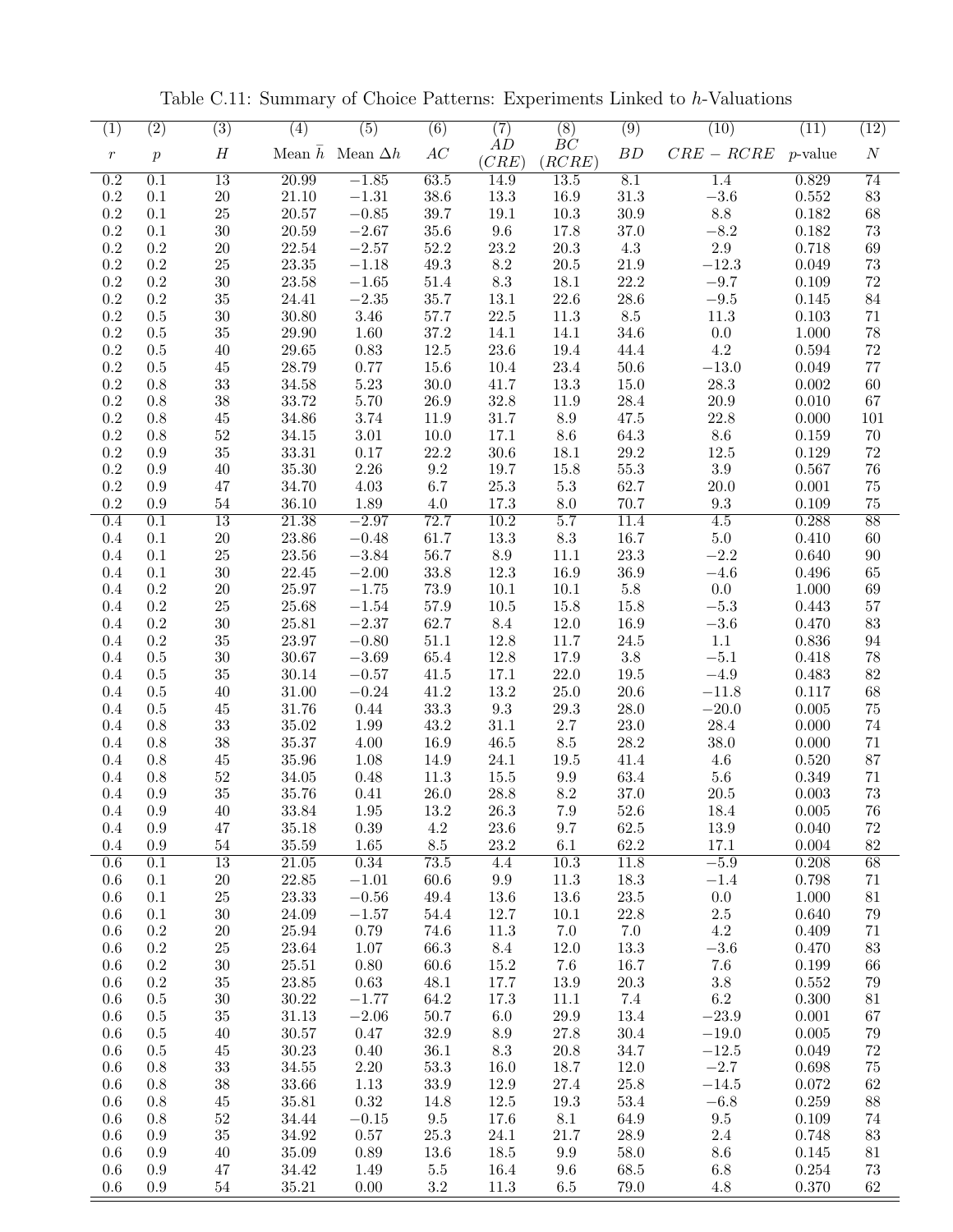|                              | $\mathbf{1}$ | $\left( 2\right)$ | $^{\prime}3)$                          | (4)    |
|------------------------------|--------------|-------------------|----------------------------------------|--------|
|                              |              |                   | Outcome: $CRE - RCRE \in \{-1, 0, 1\}$ |        |
|                              | <b>OLS</b>   | <b>OLS</b>        | <b>OLS</b>                             | 2SLS   |
| <i>Value Difference</i>      |              |                   |                                        |        |
| $p\frac{1+r}{2}\Delta h$     | 2.02         |                   | 1.96                                   | 7.62   |
|                              | (0.22)       |                   | (0.22)                                 | (1.35) |
| Distance to Indifference     |              |                   |                                        |        |
| $p(1 - r)(\overline{h} - H)$ |              | 1.06              | 0.84                                   | 0.21   |
|                              |              | (0.24)            | (0.24)                                 | (0.44) |
| Outcome Mean                 | 2.73         | 2.73              | 2.73                                   | 2.73   |
| Individuals                  | 900          | 900               | 900                                    | 900    |
| Observations                 | 4,500        | 4,500             | 4,500                                  | 4,500  |

Table C.12: Predicting Individual-Level  $CRE - RCRE$  (*h* tasks)

*Note:* OLS regressions using individual-level *h*-task data with dependent variable  $CRE - RCRE \in$  $\{-1, 0, 1\}$ . Specifications include *p* and *r* fixed effects, as well as controls for gender, education, age, language, student status, employment, and the number of previous Prolific approvals. All numbers reported in percentage points; individual-cluster-robust standard errors in parentheses. For column (4), instruments are  $(1 - r)\overline{m}$ ,  $0.5(1 + r)\Delta m$ , and  $(1 - r)pH$ .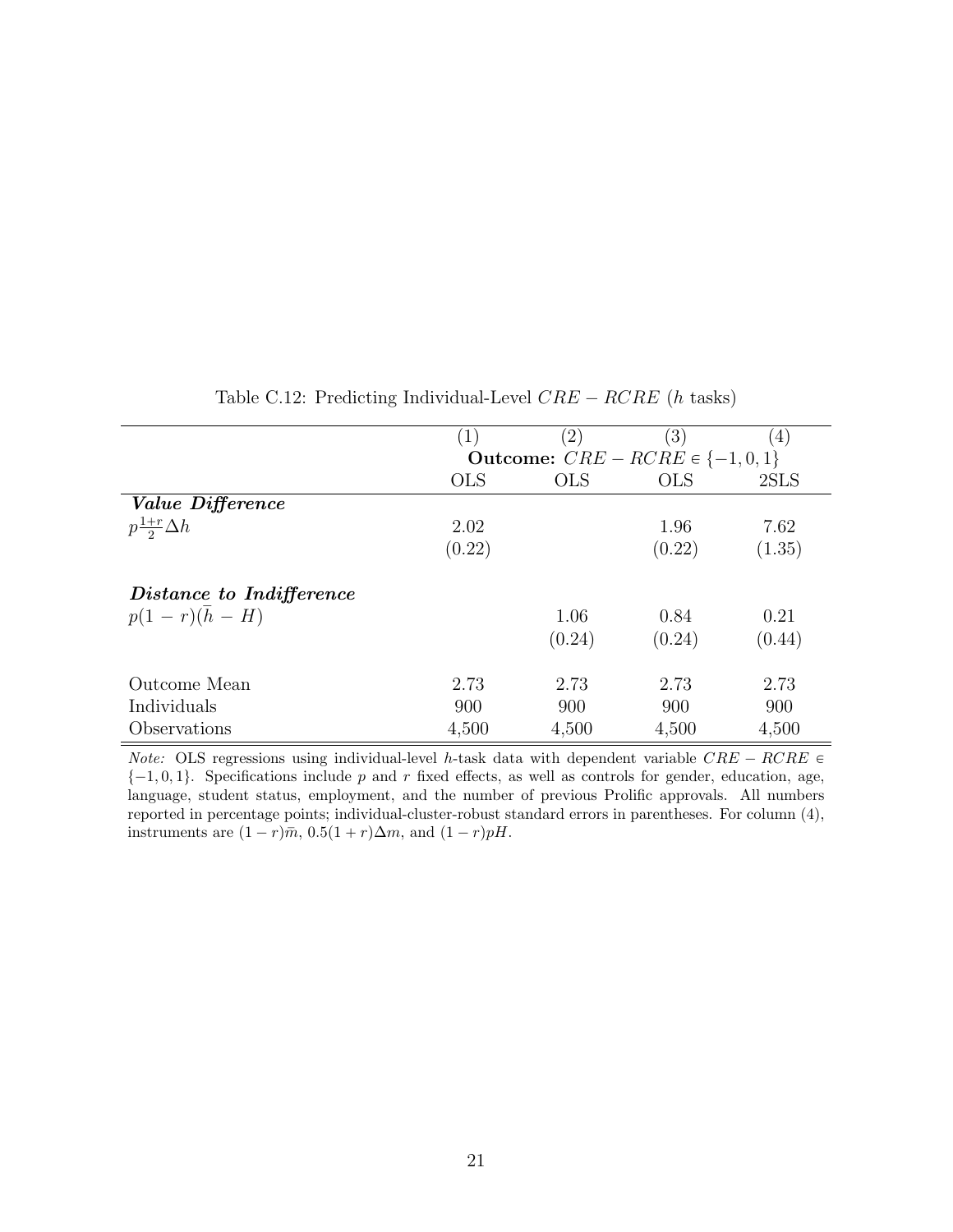# D Estimating a CPT Model

In this section, we develop a structural CPT model and estimate its key parameters. Following our development in Section 2.3, under CPT a person will have underlying indifference valuations  $m_{AB}^*$  and  $m_{CD}^*$  that satisfy

$$
v(m_{AB}^*) = \pi(p)v(H) \quad \text{and}
$$

$$
v(m_{CD}^*) = \frac{\pi(rp)}{\pi(r)}v(H).
$$

Tversky and Kahneman (1992) propose functional forms  $\pi(q) = q^{\gamma}/[q^{\gamma} + (1-q)^{\gamma}]^{1/\gamma}$  and  $v(x) = x^{\alpha}$ . Given these functional forms, the underlying indifference valuations are given by:

$$
(m_{AB}^*)^{\alpha} = \left[\frac{p^{\gamma}}{(p^{\gamma} + (1-p)^{\gamma})^{\frac{1}{\gamma}}}\right] (H)^{\alpha} \qquad \Leftrightarrow \qquad \frac{m_{AB}^*}{H} = \left[\frac{p^{\gamma}}{(p^{\gamma} + (1-p)^{\gamma})^{\frac{1}{\gamma}}}\right]^{\frac{1}{\alpha}}
$$

$$
(m_{CD}^*)^{\alpha} = \left[ \frac{\frac{(rp)^{\gamma}}{((rp)^{\gamma} + (1 - rp)^{\gamma})^{\frac{1}{\gamma}}}}{(r^{\gamma} + (1 - r)^{\gamma})^{\frac{1}{\gamma}}}\right](H)^{\alpha} \Leftrightarrow \qquad \frac{m_{CD}^*}{H} = \left[p^{\gamma}\left(\frac{r^{\gamma} + (1 - r)^{\gamma}}{(rp)^{\gamma} + (1 - rp)^{\gamma}}\right)^{\frac{1}{\gamma}}\right]^{\frac{1}{\alpha}}.
$$

Incorporating noise in a way that permits using the standard approach of nonlinear least squares estimation, we model the observed valuations of individual *i* on trial *t* as

$$
\frac{m_{AB,it}}{H} = \left[ \frac{p_{it}^{\gamma}}{(p_{it}^{\gamma} + (1 - p_{it})^{\gamma})^{\frac{1}{\gamma}}} \right]^{\frac{1}{\alpha}} + \varepsilon_{it}
$$
\n(D.1)

$$
\frac{m_{CD,it}}{H} = \left[ p_{it}^{\gamma} \left( \frac{r_i^{\gamma} + (1 - r_i)^{\gamma}}{(r_i p_{it})^{\gamma} + (1 - r_i p_{it})^{\gamma}} \right)^{\frac{1}{\gamma}} \right]^{\frac{1}{\alpha}} + \varepsilon_{it}
$$
(D.2)

where  $r_i$  is the common ratio for individual *i*,  $p_{it}$  is the probability that individual *i* faces on trial  $t$ , and  $\varepsilon_{it}$  is a least-squares error term. The typical approach in the literature is to use data on  $m_{AB}$  valuations and equation (D.1) to estimate the parameters  $(\hat{\alpha}, \hat{\gamma})$  (Tversky and Kahneman, 1992).

Panel A of Table D.1 presents estimates using our data on *mAB* valuations. Column (1)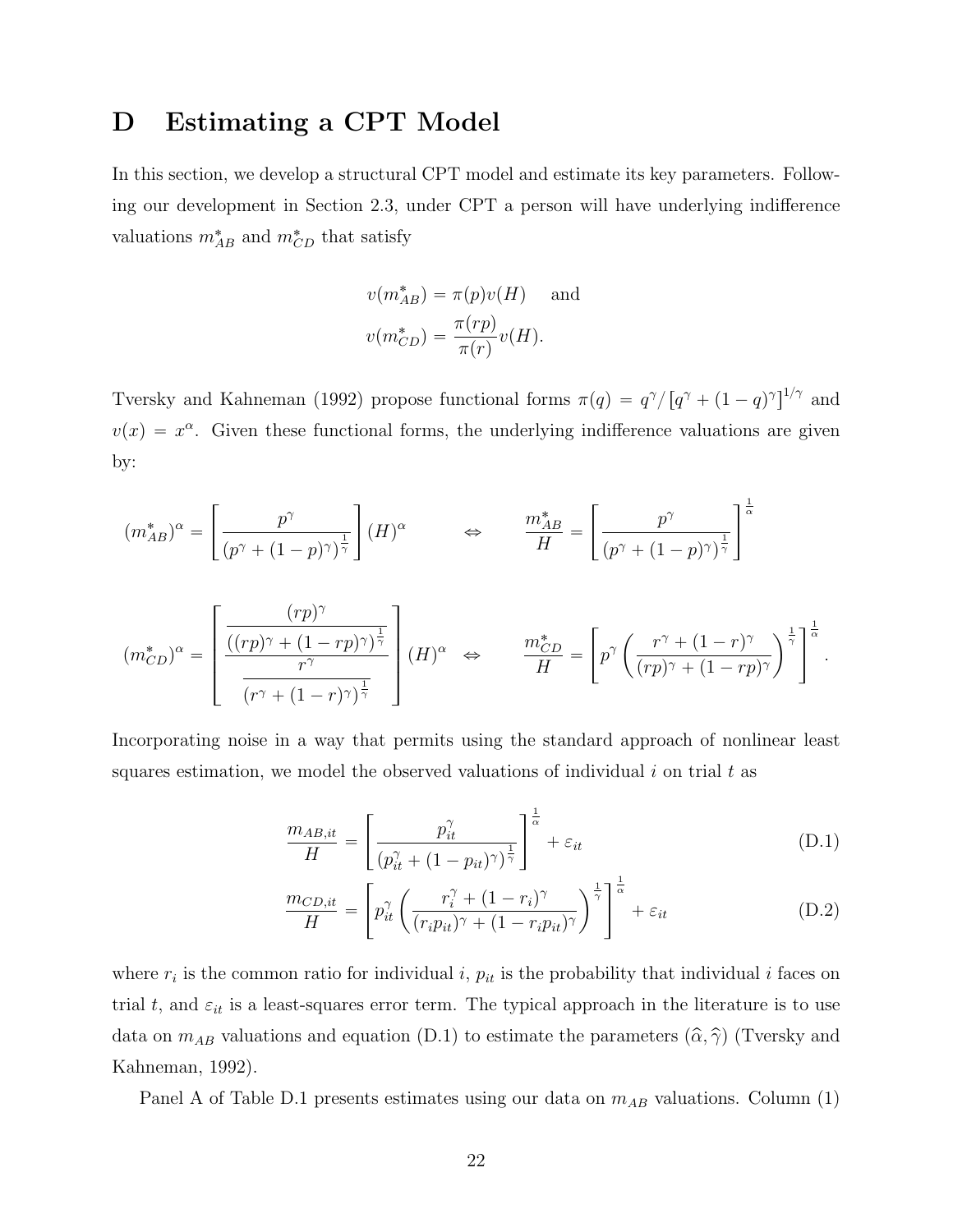|                                       | (1)                                                | (2)     | (3)     | (4)       |
|---------------------------------------|----------------------------------------------------|---------|---------|-----------|
|                                       | Overall                                            | $r=0.2$ | $r=0.4$ | $r = 0.6$ |
|                                       |                                                    |         |         |           |
|                                       | <b>Panel A:</b> Using Data on $m_{AB}$ -Valuations |         |         |           |
| Probability Weighting: $\hat{\gamma}$ | 0.600                                              | 0.580   | 0.587   | 0.636     |
|                                       | (0.008)                                            | (0.014) | (0.014) | (0.014)   |
| Utility Curvature: $\hat{\alpha}$     | 1.209                                              | 1.351   | 1.179   | 1.112     |
|                                       | (0.019)                                            | (0.040) | (0.030) | (0.028)   |
|                                       | <b>Panel B:</b> Using Data on $m_{CD}$ -Valuations |         |         |           |
| Probability Weighting: $\hat{\gamma}$ | 0.368                                              | t       | 0.289   | 0.299     |
|                                       | (0.006)                                            |         | (0.002) | (0.004)   |
| Utility Curvature: $\hat{\alpha}$     | 0.193                                              | t       | 0.064   | 0.162     |
|                                       | (0.009)                                            |         | (0.003) | (0.007)   |
| Individuals                           | 900                                                | 298     | 303     | 299       |
| Observations                          | 4,500                                              | 1,490   | 1,515   | 1,495     |

Table D.1: CPT Estimates Using Data on *m*-Valuations

*Note:* Nonlinear least squares estimation. The model assumes functional forms  $\pi(q)$  =  $q^{\gamma}/[q^{\gamma} + (1 - q)^{\gamma}]^{1/\gamma}$  and  $v(x) = x^{\alpha}$ . Individual-cluster-robust standard errors in parentheses. Panel A estimates use data on *mAB*-valuations and the structural equation (D.1). Panel B estimates use data on  $m_{CD}$ -valuations and the structural equation (D.2).  $\dagger$  denotes that we were unable to obtain reliable estimates.

contains parameter estimates when using all  $m_{AB}$ -valuations and imposing the same  $(\hat{\alpha}, \hat{\gamma})$ for all r. Our estimate of  $\hat{\gamma} = 0.60$  implies strong overweighting of low probabilities and underweighting of large probabilities. This estimate is in line with the typical values in the literature and is similar in magnitude to the estimate of  $\hat{\gamma} = 0.61$  in Tversky and Kahneman (1992). Our estimate of  $\hat{\alpha} = 1.209$  is significantly greater than one, which implies risk seeking in the absence of any probability distortions.

Columns (2)-(4) present separate estimates for each common-ratio factor *r*. We find qualitatively similar estimates of  $(\hat{\alpha}, \hat{\gamma})$  across the three values for *r*, which is reassuring given that *r* does not enter into equation  $(D.1)$ . We use the estimates in columns  $(2)-(4)$  to construct the CPT predictions denoted by the blue and red dashed lines in Figure 3 of the main text.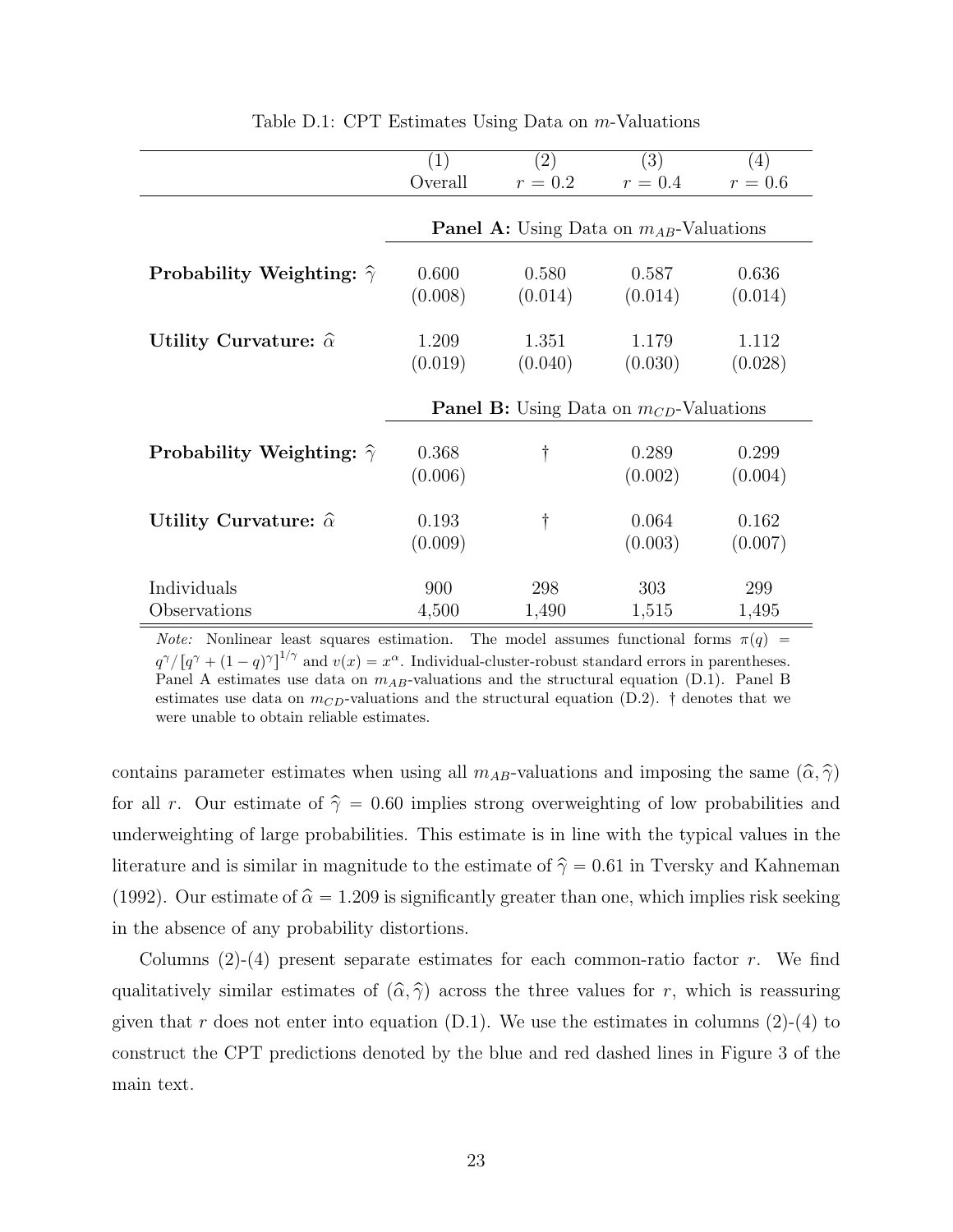While the literature has focused on estimating  $(\hat{\alpha}, \hat{\gamma})$  using data on  $m_{AB}$  valuations and equation  $(D.1)$ , we can also estimate these parameters using our data on  $m_{CD}$  valuations and equation (D.2). Panel B of Table D.1 presents the estimates using data on  $m_{CD}$  valuations. The results differ substantially from those using our data on  $m_{AB}$  valuations. The estimate of  $\hat{\gamma} = 0.368$  implies extreme probability weighting, and the estimate of  $\hat{\alpha} = 0.193$  implies absurd levels of risk aversion, even at relatively small stakes (Rabin, 2000). Columns (2)-(4) report results when we attempt separate estimates for each common-ratio factor *r*. The estimates are even more extreme for  $r = 0.4$  and  $r = 0.6$ , and we were unable to obtain reliable estimates for the  $r = 0.2$  data.<sup>37</sup>

To formally test for differences in probability weighting between the  $m_{AB}$  valuations versus the  $m_{CD}$  valuations, we use both to estimate the following specification:

$$
m_{jit} = \mathbb{1}(j = AB) \left[ \frac{p_{it}^{\gamma_{AB}}}{(p_{it}^{\gamma_{AB}} + (1 - p_{it})^{\gamma_{AB}})^{\frac{1}{\gamma_{AB}}}} \right]^{\frac{1}{\alpha_{AB}}} + \mathbb{1}(j = CD) \left[ p_{it}^{\gamma_{CD}} \left( \frac{r_{i}^{\gamma_{CD}} + (1 - r_{i})^{\gamma_{CD}}}{(r_{i}p_{it})^{\gamma_{CD}} + (1 - r_{i}p_{it})^{\gamma_{CD}}} \right)^{\frac{1}{\gamma_{CD}}} \right]^{\frac{1}{\alpha_{CD}}} + \varepsilon_{it}, \quad (D.3)
$$

where  $j \in \{AB, CD\}$  denotes the valuation type. Table D.2 presents the results under different parameter restrictions. Columns  $(2)$  and  $(3)$  show that we reject the null of a stable  $\gamma$  across the  $m_{AB}$  and  $m_{CD}$  valuations.

<sup>&</sup>lt;sup>37</sup>For  $r = 0.2$ , the estimates for  $\hat{\gamma}$  and  $\hat{\alpha}$  do not make sense given the model, as both are large and negative. Moreover, the program cannot compute standard errors for the estimate of alpha.